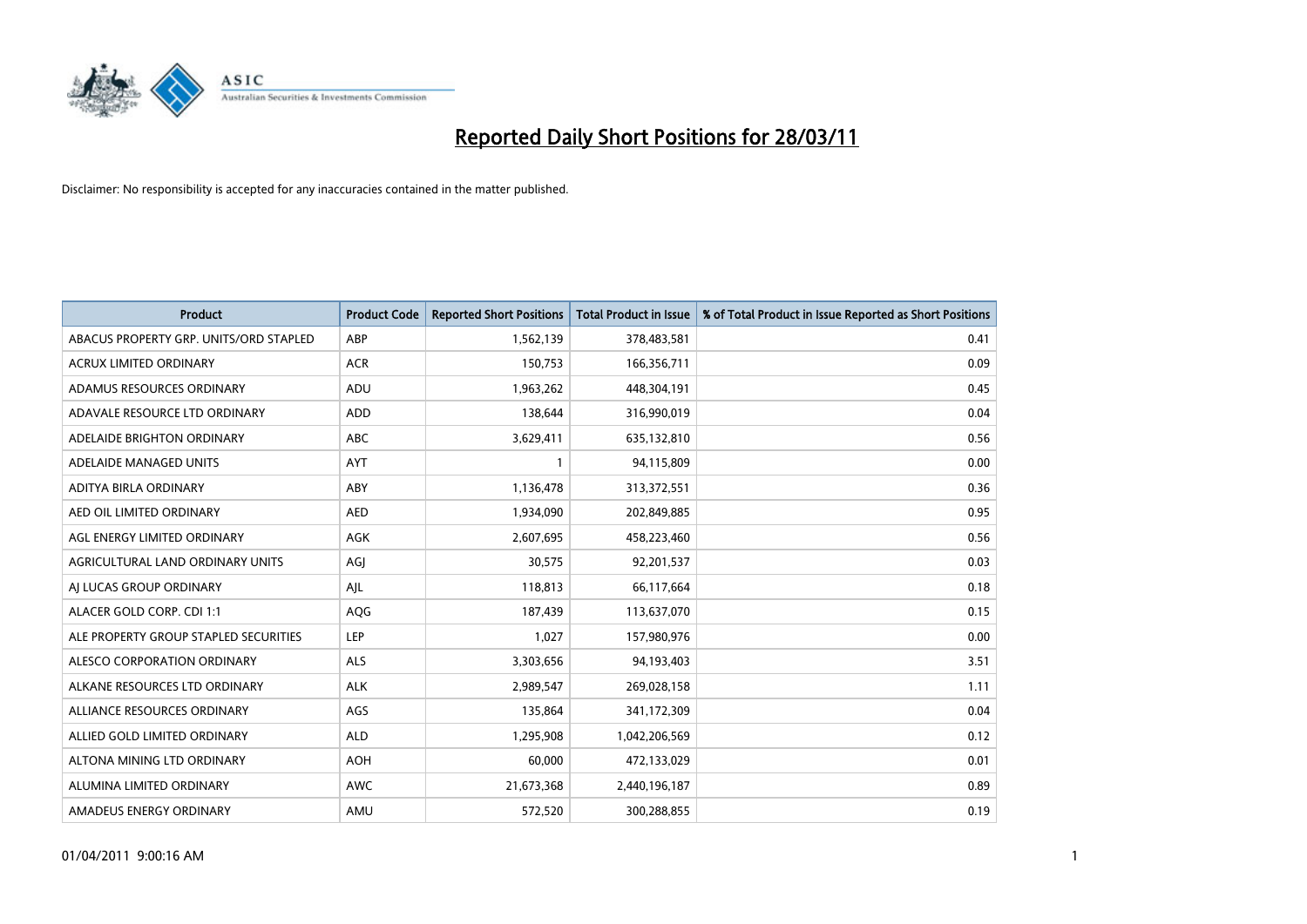

| <b>Product</b>                          | <b>Product Code</b> | <b>Reported Short Positions</b> | <b>Total Product in Issue</b> | % of Total Product in Issue Reported as Short Positions |
|-----------------------------------------|---------------------|---------------------------------|-------------------------------|---------------------------------------------------------|
| AMALGAMATED HOLDINGS ORDINARY           | <b>AHD</b>          | 7,459                           | 157,458,568                   | 0.00                                                    |
| AMCOR LIMITED ORDINARY                  | AMC                 | 6,822,707                       | 1,226,387,533                 | 0.59                                                    |
| AMP LIMITED DEF EX AXA APH              | <b>AMPN</b>         | 678,031                         | 722,167,556                   | 0.09                                                    |
| AMP LIMITED ORDINARY                    | AMP                 | 88,148,918                      | 2,094,424,200                 | 4.20                                                    |
| AMPELLA MINING ORDINARY                 | <b>AMX</b>          | 308,923                         | 202,975,108                   | 0.16                                                    |
| ANSELL LIMITED ORDINARY                 | <b>ANN</b>          | 3,815,500                       | 133,007,903                   | 2.88                                                    |
| ANTARES ENERGY LTD ORDINARY             | AZZ                 | 106,632                         | 283,000,000                   | 0.04                                                    |
| <b>ANVIL MINING CDI</b>                 | <b>AVM</b>          | 10,000                          | 10,512,160                    | 0.10                                                    |
| ANZ BANKING GRP LTD ORDINARY            | ANZ                 | 6,227,465                       | 2,596,366,910                 | 0.22                                                    |
| APA GROUP STAPLED SECURITIES            | <b>APA</b>          | 6,382,706                       | 556,193,951                   | 1.15                                                    |
| APEX MINERALS NL ORDINARY               | <b>AXM</b>          | 885,145                         | 5,550,243,713                 | 0.02                                                    |
| APN EUROPEAN RETAIL UNITS STAPLED SEC.  | <b>AEZ</b>          | 11,832                          | 544,910,660                   | 0.00                                                    |
| APN NEWS & MEDIA ORDINARY               | <b>APN</b>          | 23,382,508                      | 606,084,019                   | 3.87                                                    |
| AQUARIUS PLATINUM. ORDINARY             | <b>AOP</b>          | 2,873,781                       | 463,266,640                   | 0.64                                                    |
| AQUILA RESOURCES ORDINARY               | AQA                 | 3,512,590                       | 374,323,124                   | 0.93                                                    |
| ARAFURA RESOURCE LTD ORDINARY           | ARU                 | 5,466,842                       | 367,930,342                   | 1.50                                                    |
| ARB CORPORATION ORDINARY                | ARP                 | 174,274                         | 72,481,302                    | 0.23                                                    |
| ARDENT LEISURE GROUP STAPLED SECURITIES | AAD                 | 565,069                         | 318,147,978                   | 0.18                                                    |
| ARISTOCRAT LEISURE ORDINARY             | <b>ALL</b>          | 27,496,509                      | 533,983,910                   | 5.16                                                    |
| ASCIANO LIMITED ORDINARY                | <b>AIO</b>          | 31,198,613                      | 2,926,103,883                 | 1.07                                                    |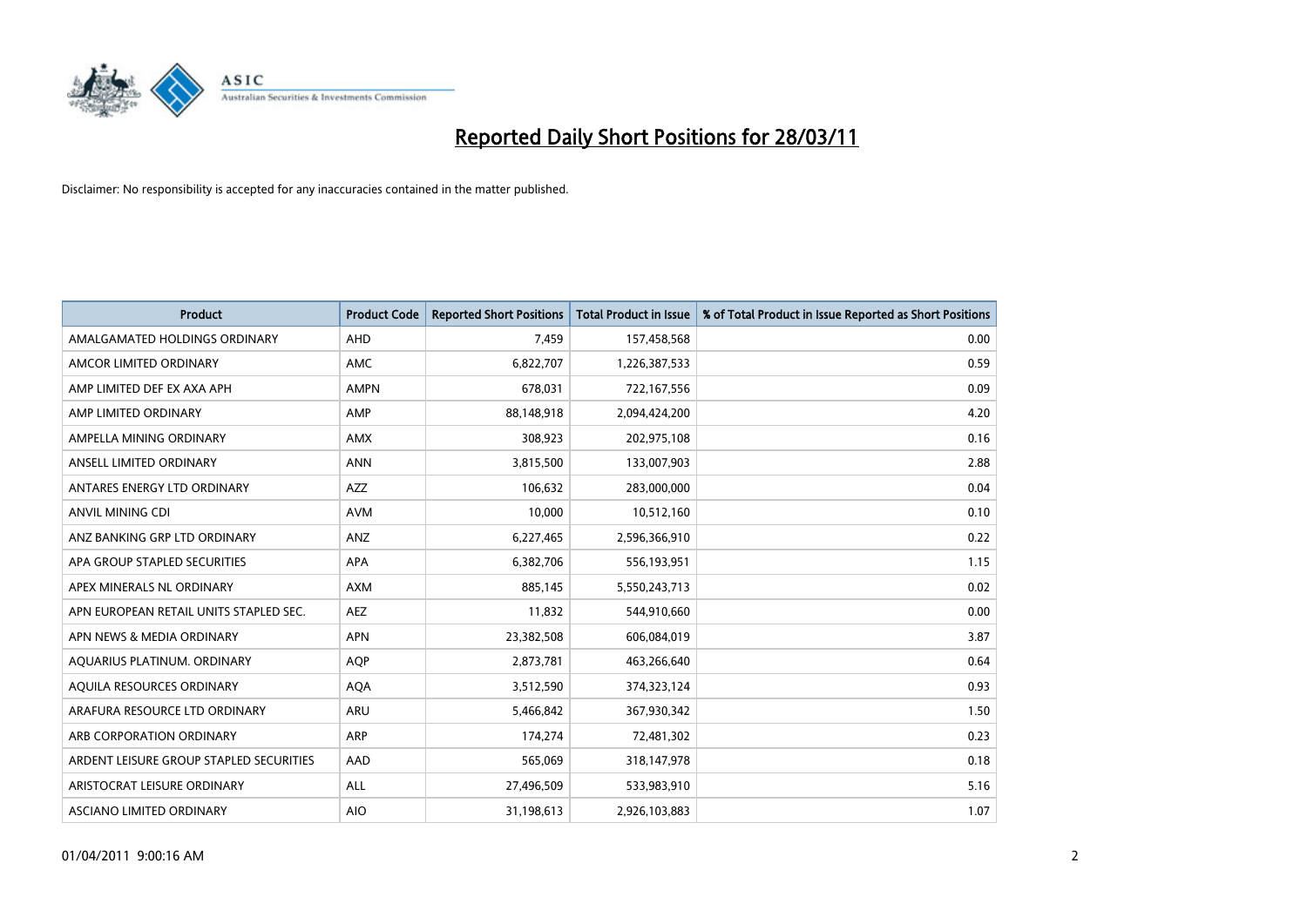

| <b>Product</b>                          | <b>Product Code</b> | <b>Reported Short Positions</b> | Total Product in Issue | % of Total Product in Issue Reported as Short Positions |
|-----------------------------------------|---------------------|---------------------------------|------------------------|---------------------------------------------------------|
| ASG GROUP LIMITED ORDINARY              | <b>ASZ</b>          | 28,509                          | 168,247,718            | 0.02                                                    |
| ASPEN GROUP ORD/UNITS STAPLED           | <b>APZ</b>          | 1,247,971                       | 592,674,670            | 0.19                                                    |
| ASPIRE MINING LTD ORDINARY              | <b>AKM</b>          | 33,126                          | 535,723,044            | 0.01                                                    |
| ASTON RES LTD ORDINARY                  | <b>AZT</b>          | 351,181                         | 204,527,604            | 0.18                                                    |
| ASTRO IAP PROP GROUP STAPLED SECURITIES | AJA                 | 21,453                          | 58,445,002             | 0.03                                                    |
| ASX LIMITED ORDINARY                    | ASX                 | 899,030                         | 175,136,729            | 0.52                                                    |
| ATLANTIC LIMITED ORDINARY               | ATI                 | 811,750                         | 112,355,948            | 0.72                                                    |
| ATLAS IRON LIMITED ORDINARY             | <b>AGO</b>          | 6,947,412                       | 815,689,044            | 0.84                                                    |
| AURORA MINERALS LTD ORDINARY            | <b>ARM</b>          | 2,196                           | 104,167,499            | 0.00                                                    |
| <b>AURORA OIL &amp; GAS ORDINARY</b>    | <b>AUT</b>          | 438,295                         | 403,437,342            | 0.10                                                    |
| AUSDRILL LIMITED ORDINARY               | <b>ASL</b>          | 699,148                         | 263,000,572            | 0.25                                                    |
| AUSENCO LIMITED ORDINARY                | <b>AAX</b>          | 3,937,273                       | 122,511,701            | 3.22                                                    |
| <b>AUSTAL LIMITED ORDINARY</b>          | ASB                 | 213,576                         | 188,069,638            | 0.11                                                    |
| <b>AUSTAR UNITED ORDINARY</b>           | <b>AUN</b>          | 3,095,562                       | 1,271,389,658          | 0.23                                                    |
| AUSTBROKERS HOLDINGS ORDINARY           | <b>AUB</b>          | 2                               | 54,339,433             | 0.00                                                    |
| AUSTEREO GROUP LTD. ORDINARY            | <b>AEO</b>          | 149,940                         | 344,783,708            | 0.04                                                    |
| AUSTIN ENGINEERING ORDINARY             | ANG                 | 21,379                          | 71,714,403             | 0.03                                                    |
| <b>AUSTRALAND ASSETS ASSETS</b>         | AAZPB               | 1,168                           | 2,750,000              | 0.04                                                    |
| AUSTRALAND PROPERTY STAPLED SECURITY    | <b>ALZ</b>          | 1,085,956                       | 576,846,597            | 0.16                                                    |
| AUSTRALIAN AGRICULT, ORDINARY           | AAC                 | 4,635,000                       | 264.264.459            | 1.73                                                    |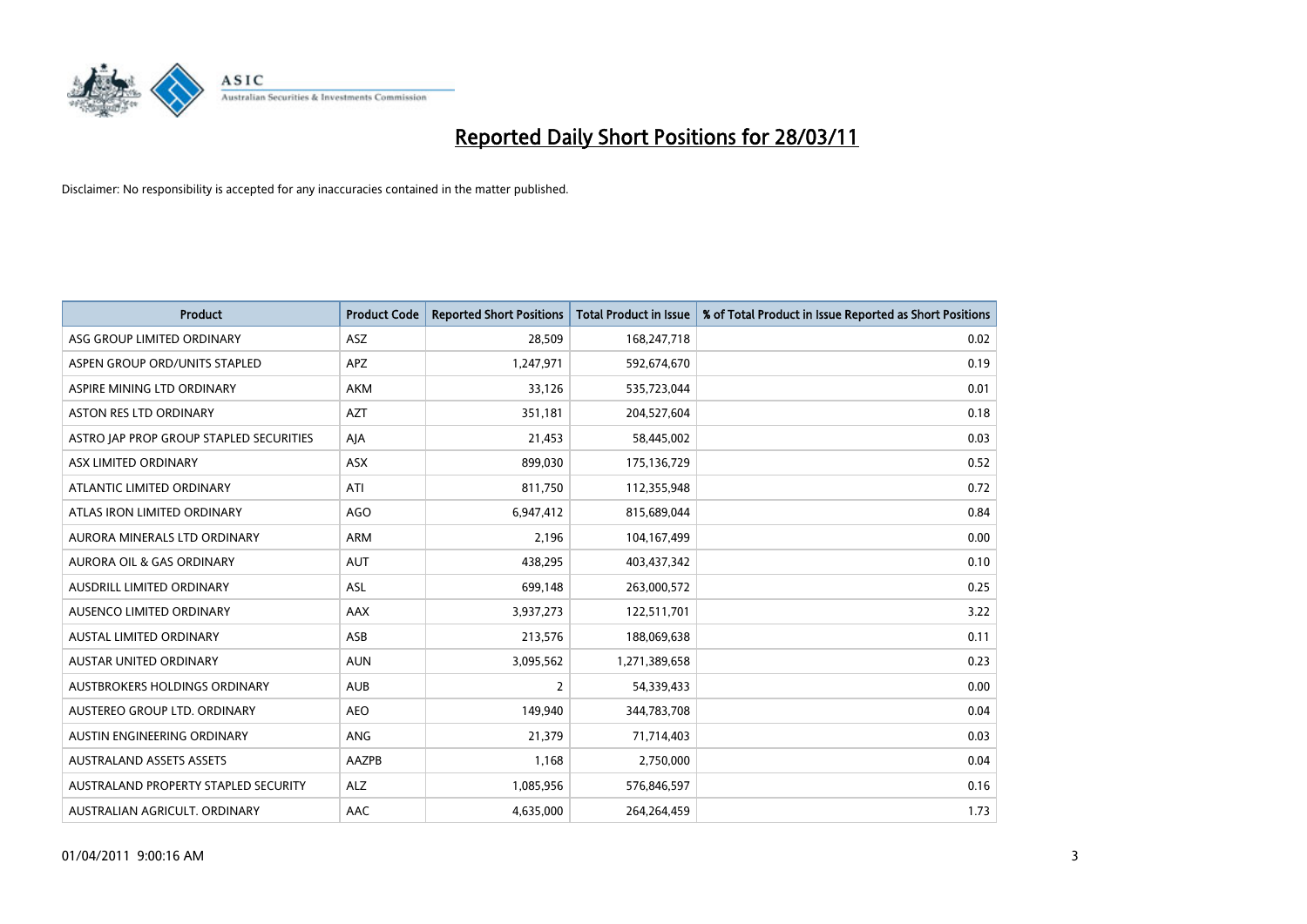

| <b>Product</b>                       | <b>Product Code</b> | <b>Reported Short Positions</b> | <b>Total Product in Issue</b> | % of Total Product in Issue Reported as Short Positions |
|--------------------------------------|---------------------|---------------------------------|-------------------------------|---------------------------------------------------------|
| <b>AUSTRALIAN EDUCATION UNITS</b>    | <b>AEU</b>          | 625,000                         | 134,973,383                   | 0.46                                                    |
| AUSTRALIAN FOUNDAT, ORDINARY         | AFI                 | 315,836                         | 1,016,903,220                 | 0.03                                                    |
| AUSTRALIAN INFRASTR, UNITS/ORDINARY  | <b>AIX</b>          | 882,027                         | 620,733,944                   | 0.14                                                    |
| AUSTRALIAN MINES LTD ORDINARY        | <b>AUZ</b>          | 1,400,000                       | 576,910,315                   | 0.24                                                    |
| AUSTRALIAN PHARM, ORDINARY           | API                 | 871,004                         | 488,115,883                   | 0.17                                                    |
| AUTOMOTIVE HOLDINGS ORDINARY         | AHE                 | 72,710                          | 226,387,577                   | 0.03                                                    |
| AVEXA LIMITED ORDINARY               | <b>AVX</b>          | 243,657                         | 847,688,779                   | 0.03                                                    |
| AWE LIMITED ORDINARY                 | <b>AWE</b>          | 2,768,778                       | 521,871,941                   | 0.54                                                    |
| AXA ASIA PACIFIC ORDINARY            | <b>AXA</b>          | 2,760,788                       | 2,067,095,545                 | 0.13                                                    |
| AZIMUTH RES LTD ORDINARY             | <b>AZH</b>          | 1,375,879                       | 320,486,227                   | 0.43                                                    |
| <b>BANDANNA ENERGY ORDINARY</b>      | <b>BND</b>          | 383,393                         | 426,515,482                   | 0.10                                                    |
| BANK OF QUEENSLAND. ORDINARY         | <b>BOQ</b>          | 3,471,644                       | 222,072,957                   | 1.54                                                    |
| <b>BASS STRAIT OIL CO ORDINARY</b>   | <b>BAS</b>          | 1,482                           | 291,030,250                   | 0.00                                                    |
| <b>BATHURST RESOURCES ORDINARY</b>   | <b>BTU</b>          | 5,440,473                       | 613,441,330                   | 0.88                                                    |
| <b>BAUXITE RESOURCE LTD ORDINARY</b> | <b>BAU</b>          | 96,297                          | 235,379,896                   | 0.04                                                    |
| <b>BC IRON LIMITED ORDINARY</b>      | <b>BCI</b>          | 21,775                          | 94,361,000                    | 0.02                                                    |
| BEACH ENERGY LIMITED ORDINARY        | <b>BPT</b>          | 1,647,590                       | 1,099,021,290                 | 0.16                                                    |
| BEADELL RESOURCE LTD ORDINARY        | <b>BDR</b>          | 98,444                          | 622,097,828                   | 0.01                                                    |
| BENDIGO AND ADELAIDE ORDINARY        | <b>BEN</b>          | 6,105,768                       | 357,645,518                   | 1.70                                                    |
| BERKELEY RESOURCES ORDINARY          | <b>BKY</b>          | 89.030                          | 174,298,273                   | 0.04                                                    |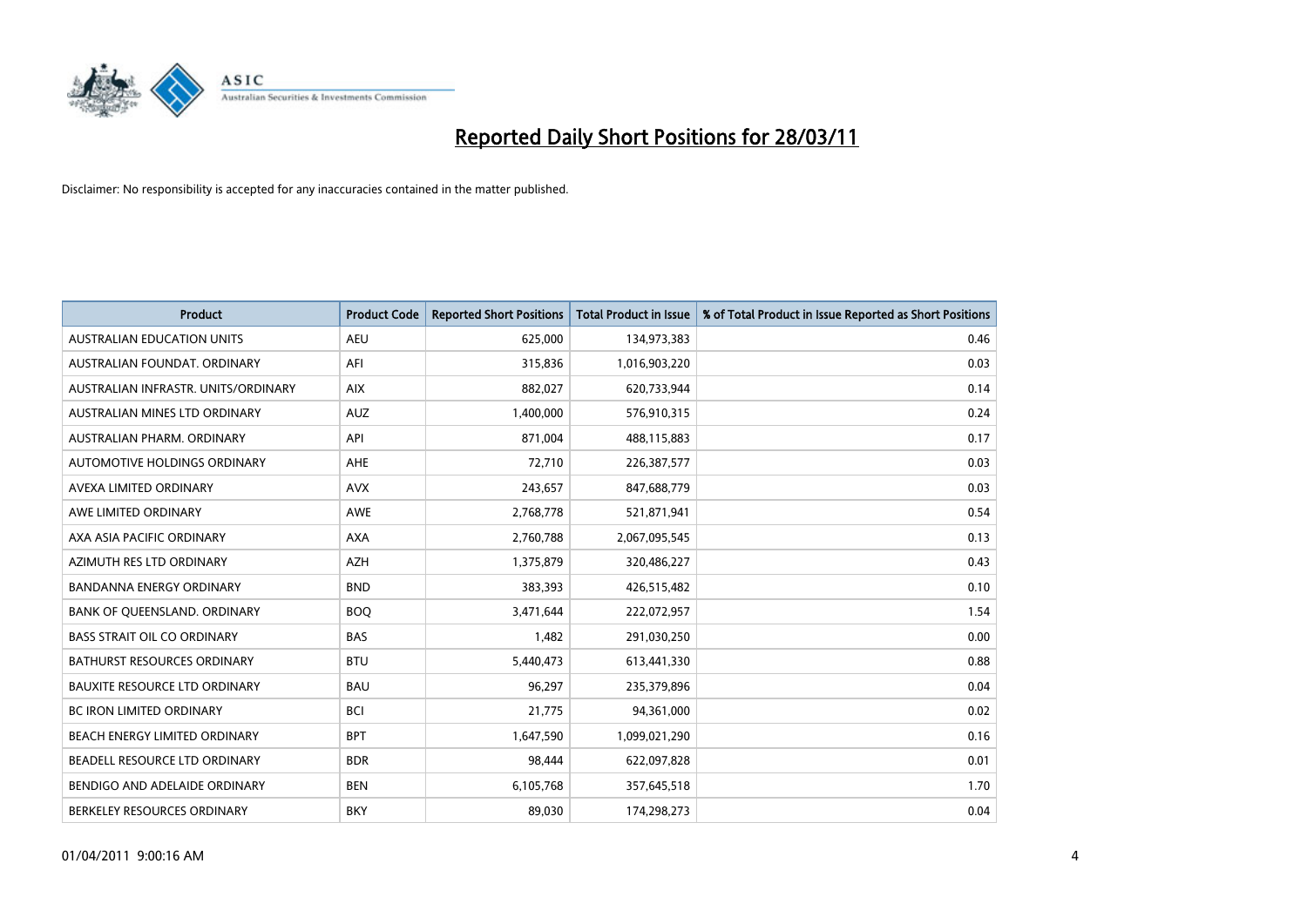

| <b>Product</b>                       | <b>Product Code</b> | <b>Reported Short Positions</b> | <b>Total Product in Issue</b> | % of Total Product in Issue Reported as Short Positions |
|--------------------------------------|---------------------|---------------------------------|-------------------------------|---------------------------------------------------------|
| BETASHARES ASX FIN ETF UNITS         | <b>OFN</b>          | 28,500                          | 4,509,251                     | 0.63                                                    |
| BETASHARES ASX RES ETF UNITS         | <b>ORE</b>          | 158,220                         | 4,519,432                     | 3.50                                                    |
| BETASHARES US DOLLAR ETF UNITS       | <b>USD</b>          | 5,000                           | 1,125,000                     | 0.44                                                    |
| BHP BILLITON LIMITED ORDINARY        | <b>BHP</b>          | 40,254,800                      | 3,356,081,497                 | 1.20                                                    |
| <b>BILLABONG ORDINARY</b>            | <b>BBG</b>          | 12,236,457                      | 253,613,826                   | 4.84                                                    |
| <b>BIOTA HOLDINGS ORDINARY</b>       | <b>BTA</b>          | 2,177,337                       | 181,417,556                   | 1.20                                                    |
| <b>BISALLOY STEEL ORDINARY</b>       | <b>BIS</b>          | 84.480                          | 216,455,965                   | 0.04                                                    |
| BKI INVESTMENT LTD ORDINARY          | <b>BKI</b>          | 508                             | 422,863,407                   | 0.00                                                    |
| <b>BLACKTHORN RESOURCES ORDINARY</b> | <b>BTR</b>          | 35,848                          | 106,885,300                   | 0.03                                                    |
| <b>BLUESCOPE STEEL LTD ORDINARY</b>  | <b>BSL</b>          | 35,757,969                      | 1,842,207,385                 | 1.93                                                    |
| <b>BOART LONGYEAR ORDINARY</b>       | <b>BLY</b>          | 4,774,073                       | 461,163,412                   | 1.05                                                    |
| <b>BONDI MINING LIMITED ORDINARY</b> | <b>BOM</b>          | 268,333                         | 101,912,807                   | 0.26                                                    |
| <b>BOOM LOGISTICS ORDINARY</b>       | <b>BOL</b>          | 337,999                         | 461,500,712                   | 0.07                                                    |
| BORAL LIMITED, ORDINARY              | <b>BLD</b>          | 26,138,983                      | 724,542,308                   | 3.60                                                    |
| BOTSWANA METALS LTD ORDINARY         | <b>BML</b>          | 7,000                           | 143,717,013                   | 0.00                                                    |
| <b>BOW ENERGY LIMITED ORDINARY</b>   | <b>BOW</b>          | 3,103,166                       | 348,972,041                   | 0.89                                                    |
| <b>BRADKEN LIMITED ORDINARY</b>      | <b>BKN</b>          | 1,173,342                       | 142,829,226                   | 0.83                                                    |
| <b>BRAMBLES LIMITED ORDINARY</b>     | <b>BXB</b>          | 18,570,232                      | 1,450,773,006                 | 1.26                                                    |
| <b>BREVILLE GROUP LTD ORDINARY</b>   | <b>BRG</b>          | 2,740                           | 129,995,322                   | 0.00                                                    |
| <b>BRICKWORKS LIMITED ORDINARY</b>   | <b>BKW</b>          | 11,174                          | 147,567,333                   | 0.01                                                    |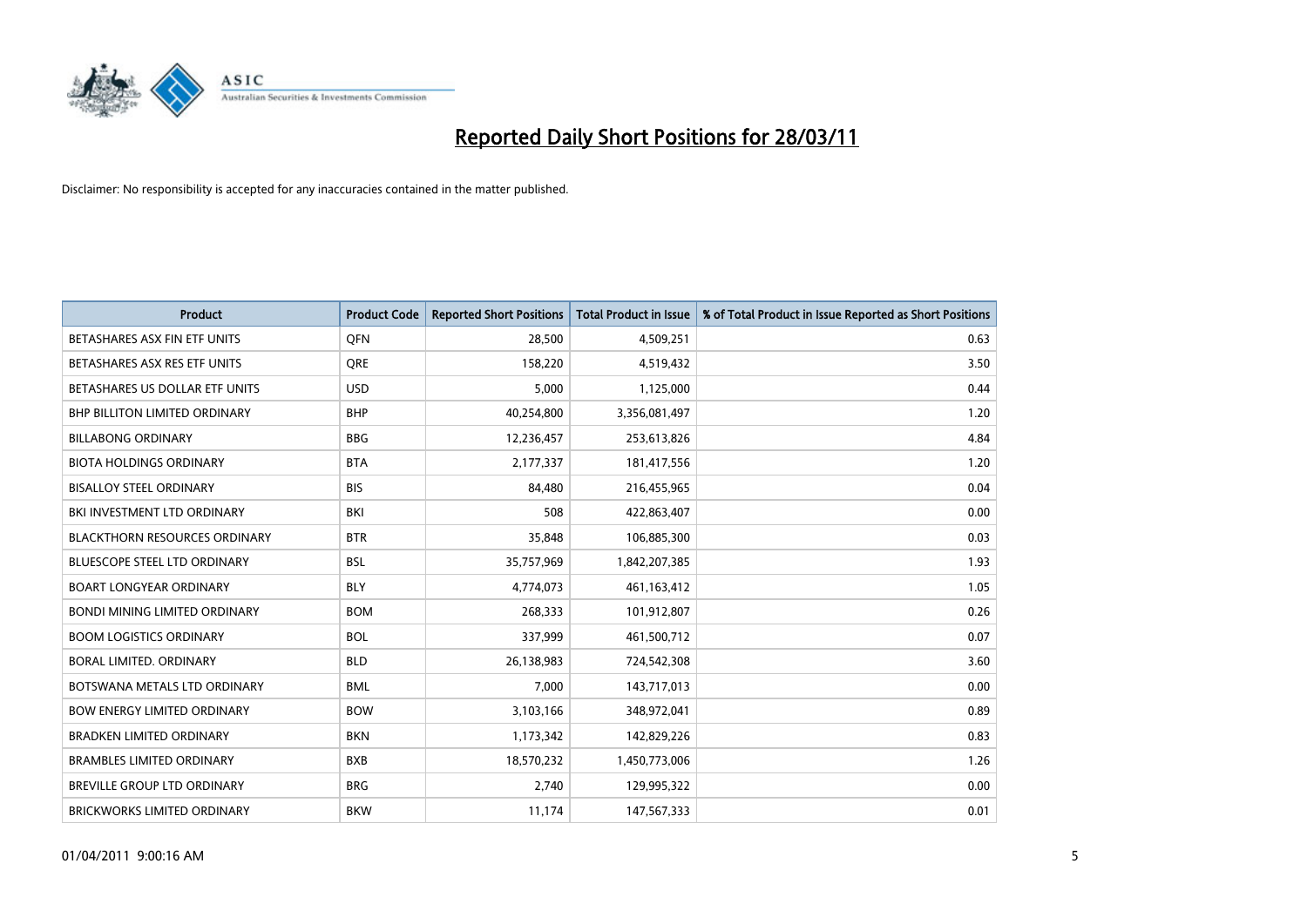

| Product                                  | <b>Product Code</b> | <b>Reported Short Positions</b> | <b>Total Product in Issue</b> | % of Total Product in Issue Reported as Short Positions |
|------------------------------------------|---------------------|---------------------------------|-------------------------------|---------------------------------------------------------|
| <b>BROCKMAN RESOURCES ORDINARY</b>       | <b>BRM</b>          | 119,198                         | 144,803,151                   | 0.08                                                    |
| BT INVESTMENT MNGMNT ORDINARY            | <b>BTT</b>          | 555,044                         | 160,000,000                   | 0.35                                                    |
| <b>BUNNINGS WAREHOUSE ORDINARY UNITS</b> | <b>BWP</b>          | 1,092,633                       | 520,012,793                   | 0.20                                                    |
| <b>BURU ENERGY ORDINARY</b>              | <b>BRU</b>          | 155,589                         | 182,780,549                   | 0.09                                                    |
| CABCHARGE AUSTRALIA ORDINARY             | CAB                 | 1,104,567                       | 120,437,014                   | 0.92                                                    |
| CALTEX AUSTRALIA ORDINARY                | <b>CTX</b>          | 5,133,407                       | 270,000,000                   | 1.88                                                    |
| <b>CAMPBELL BROTHERS ORDINARY</b>        | <b>CPB</b>          | 176,296                         | 67,503,411                    | 0.25                                                    |
| CAPE LAMBERT RES LTD ORDINARY            | <b>CFE</b>          | 1,184,997                       | 571,849,603                   | 0.20                                                    |
| <b>CAPRAL LIMITED ORDINARY</b>           | CAA                 | 50,000                          | 387,898,255                   | 0.01                                                    |
| CARABELLA RES LTD ORDINARY               | <b>CLR</b>          | 97,686                          | 38,626,388                    | 0.26                                                    |
| <b>CARBON ENERGY ORDINARY</b>            | <b>CNX</b>          | 794,455                         | 670,872,650                   | 0.10                                                    |
| <b>CARDNO LIMITED ORDINARY</b>           | CDD                 | 2,008                           | 106,638,932                   | 0.00                                                    |
| CARNARVON PETROLEUM ORDINARY             | <b>CVN</b>          | 3,513,048                       | 687,820,634                   | 0.50                                                    |
| <b>CARNEGIE WAVE ENERGY ORDINARY</b>     | <b>CWE</b>          | 83.000                          | 859,087,627                   | 0.01                                                    |
| <b>CARPATHIAN RESOURCES ORDINARY</b>     | <b>CPN</b>          | 75,000                          | 265,533,501                   | 0.03                                                    |
| CARPENTARIA EXP. LTD ORDINARY            | CAP                 | 9,777                           | 98,741,301                    | 0.01                                                    |
| CARSALES.COM LTD ORDINARY                | <b>CRZ</b>          | 3,695,489                       | 234,228,300                   | 1.59                                                    |
| CASH CONVERTERS ORD/DIV ACCESS           | CCV                 | 67,240                          | 379,761,025                   | 0.01                                                    |
| <b>CASPIAN OIL &amp; GAS ORDINARY</b>    | <b>CIG</b>          | 50,000                          | 1,331,500,513                 | 0.00                                                    |
| CATALPA RESOURCES ORDINARY               | CAH                 | 1,187,819                       | 177,954,355                   | 0.67                                                    |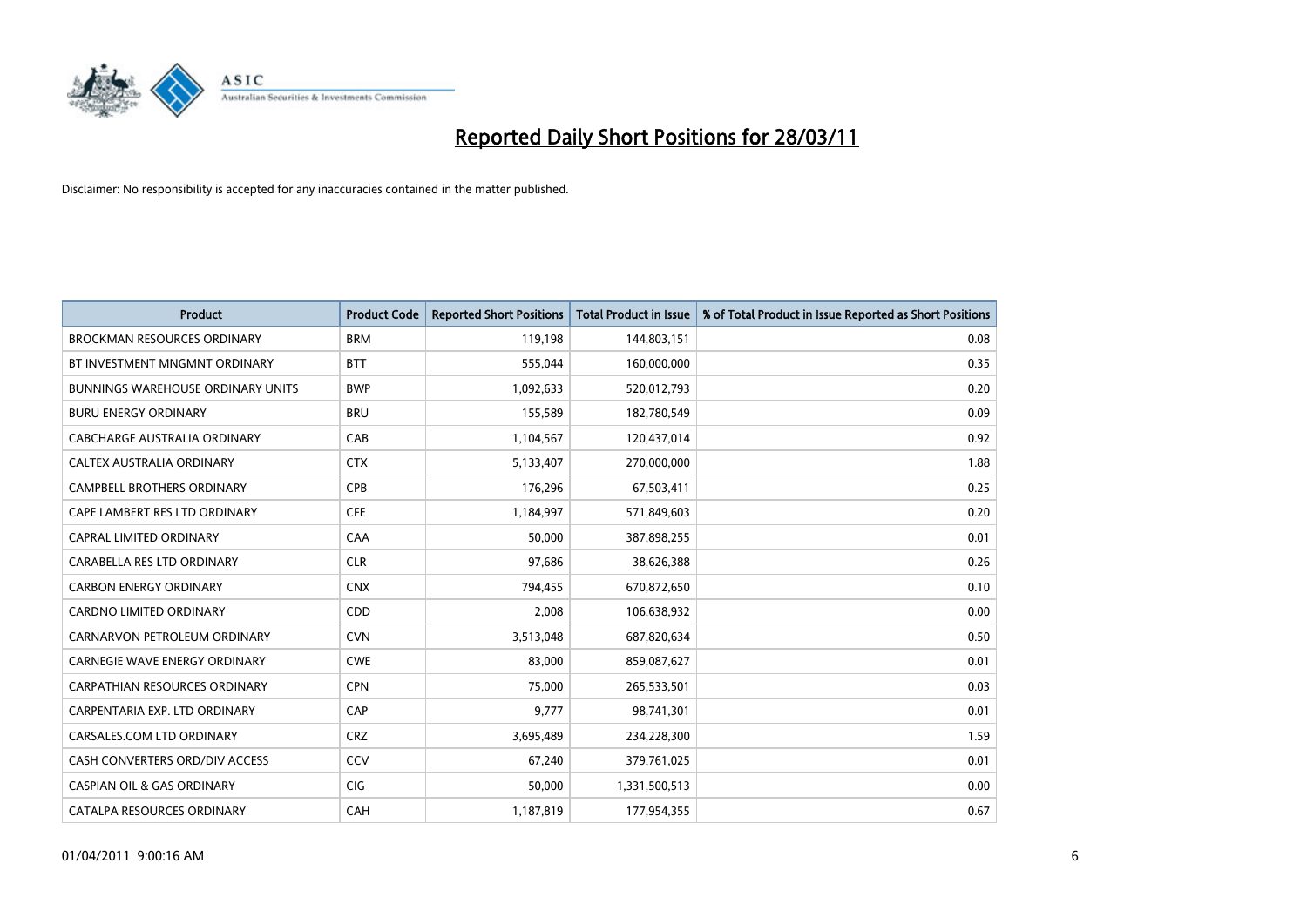

| <b>Product</b>                                | <b>Product Code</b> | <b>Reported Short Positions</b> | Total Product in Issue | % of Total Product in Issue Reported as Short Positions |
|-----------------------------------------------|---------------------|---------------------------------|------------------------|---------------------------------------------------------|
| <b>CEC GROUP LIMITED ORDINARY</b>             | <b>CEG</b>          | 1,750                           | 79,662,662             | 0.00                                                    |
| <b>CELLNET GROUP ORDINARY</b>                 | <b>CLT</b>          | 1.342                           | 61,596,082             | 0.00                                                    |
| CENTRAL PETROLEUM ORDINARY                    | <b>CTP</b>          | 11,455                          | 982,298,842            | 0.00                                                    |
| CENTRO PROPERTIES UNITS/ORD STAPLED           | <b>CNP</b>          | 46,189                          | 972,414,514            | 0.00                                                    |
| <b>CENTRO RETAIL GROUP STAPLED SECURITIES</b> | <b>CER</b>          | 1,141,560                       | 2,286,399,424          | 0.05                                                    |
| <b>CERAMIC FUEL CELLS ORDINARY</b>            | <b>CFU</b>          | 400,268                         | 1,201,353,566          | 0.03                                                    |
| <b>CERRO RESOURCES NL ORDINARY</b>            | <b>CIO</b>          | 4,588,798                       | 747,893,606            | 0.61                                                    |
| <b>CFS RETAIL PROPERTY UNITS</b>              | <b>CFX</b>          | 41,898,792                      | 2,839,591,911          | 1.47                                                    |
| CGA MINING LIMITED ORDINARY                   | <b>CGX</b>          | 74,100                          | 333,265,726            | 0.02                                                    |
| CHALLENGER DIV.PRO. STAPLED UNITS             | <b>CDI</b>          | 44,255                          | 913,426,007            | 0.00                                                    |
| <b>CHALLENGER INFRAST, STAPLED UNITS</b>      | <b>CIF</b>          | 37,344                          | 316,223,785            | 0.01                                                    |
| <b>CHALLENGER LIMITED ORDINARY</b>            | <b>CGF</b>          | 6,167,047                       | 500,753,078            | 1.23                                                    |
| <b>CHANDLER MACLEOD LTD ORDINARY</b>          | <b>CMG</b>          | 136,970                         | 463,971,344            | 0.03                                                    |
| CHARTER HALL GROUP STAPLED US PROHIBIT.       | <b>CHC</b>          | 1,186,339                       | 306,341,814            | 0.37                                                    |
| <b>CHARTER HALL OFFICE UNIT</b>               | CQ <sub>O</sub>     | 2,327,216                       | 493,319,730            | 0.46                                                    |
| <b>CHARTER HALL RETAIL UNITS</b>              | <b>COR</b>          | 2,085,531                       | 305,810,723            | 0.67                                                    |
| CHEMGENEX PHARMACEUT ORDINARY                 | <b>CXS</b>          | 89,061                          | 283,348,870            | 0.03                                                    |
| CITIGOLD CORP LTD ORDINARY                    | <b>CTO</b>          | 2,059,217                       | 1,040,278,301          | 0.20                                                    |
| <b>CLEAN SEAS TUNA ORDINARY</b>               | <b>CSS</b>          | 15,278                          | 480,829,414            | 0.00                                                    |
| CLINUVEL PHARMACEUT, ORDINARY                 | <b>CUV</b>          | 9.876                           | 30,381,706             | 0.03                                                    |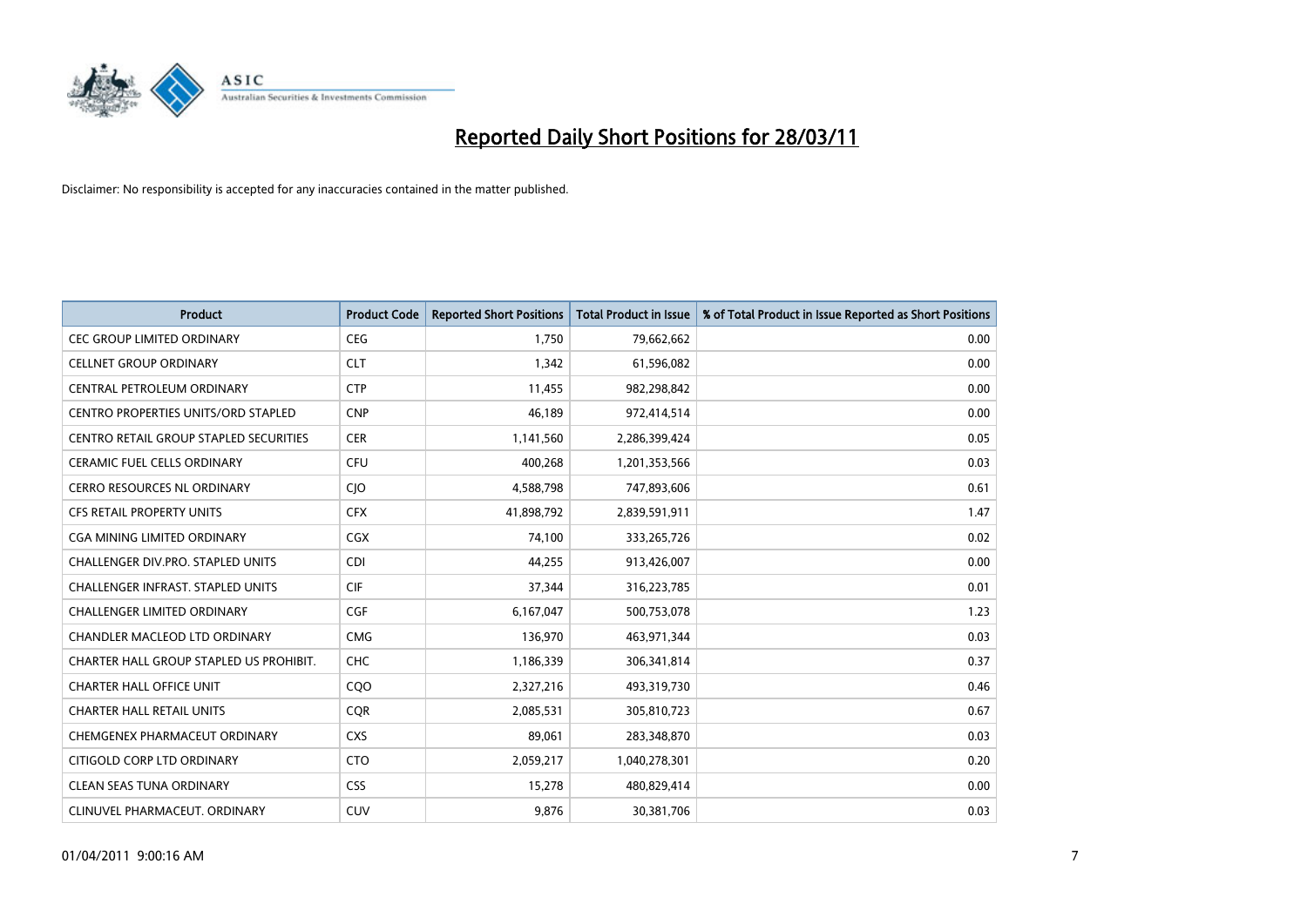

| Product                                 | <b>Product Code</b> | <b>Reported Short Positions</b> | <b>Total Product in Issue</b> | % of Total Product in Issue Reported as Short Positions |
|-----------------------------------------|---------------------|---------------------------------|-------------------------------|---------------------------------------------------------|
| <b>CLOUGH LIMITED ORDINARY</b>          | <b>CLO</b>          | 268,571                         | 769,696,269                   | 0.03                                                    |
| <b>COAL &amp; ALLIED ORDINARY</b>       | <b>CNA</b>          | 11,072                          | 86,584,735                    | 0.01                                                    |
| <b>COAL OF AFRICA LTD ORDINARY</b>      | <b>CZA</b>          | 906,169                         | 530,639,661                   | 0.17                                                    |
| COALSPUR MINES LTD ORDINARY             | <b>CPL</b>          | 3,111,897                       | 491,237,867                   | 0.62                                                    |
| COCA-COLA AMATIL ORDINARY               | <b>CCL</b>          | 7,226,071                       | 756,260,917                   | 0.92                                                    |
| <b>COCHLEAR LIMITED ORDINARY</b>        | <b>COH</b>          | 1,591,282                       | 56,745,023                    | 2.82                                                    |
| <b>COCKATOO COAL ORDINARY</b>           | <b>COK</b>          | 8,408,616                       | 1,016,096,908                 | 0.82                                                    |
| <b>COKAL LTD ORDINARY</b>               | <b>CKA</b>          | 392,815                         | 112,083,735                   | 0.35                                                    |
| COMMONWEALTH BANK, ORDINARY             | <b>CBA</b>          | 14,678,801                      | 1,548,932,074                 | 0.92                                                    |
| <b>COMMONWEALTH PROP ORDINARY UNITS</b> | <b>CPA</b>          | 23,515,599                      | 2,449,599,711                 | 0.95                                                    |
| <b>COMPASS RESOURCES ORDINARY</b>       | <b>CMR</b>          | 160,952                         | 147,402,920                   | 0.11                                                    |
| <b>COMPUTERSHARE LTD ORDINARY</b>       | <b>CPU</b>          | 3,303,024                       | 555,664,059                   | 0.55                                                    |
| <b>CONNECTEAST GROUP STAPLED</b>        | <b>CEU</b>          | 45,503,292                      | 3,940,145,951                 | 1.17                                                    |
| CONQUEST MINING ORDINARY                | <b>COT</b>          | 702,737                         | 583,241,478                   | 0.11                                                    |
| CONSOLIDATED MEDIA, ORDINARY            | <b>CMI</b>          | 2,510,520                       | 561,834,996                   | 0.43                                                    |
| CONTANGO MICROCAP ORDINARY              | <b>CTN</b>          | 7,500                           | 145,708,783                   | 0.01                                                    |
| <b>COOPER ENERGY LTD ORDINARY</b>       | <b>COE</b>          | 89,539                          | 292,576,001                   | 0.03                                                    |
| COPPER STRIKE LTD ORDINARY              | <b>CSE</b>          | 714                             | 129,455,571                   | 0.00                                                    |
| <b>CORDLIFE LIMITED ORDINARY</b>        | CBB                 | 1                               | 145,360,920                   | 0.00                                                    |
| <b>COUNT FINANCIAL ORDINARY</b>         | COU                 | 691,875                         | 262,212,976                   | 0.27                                                    |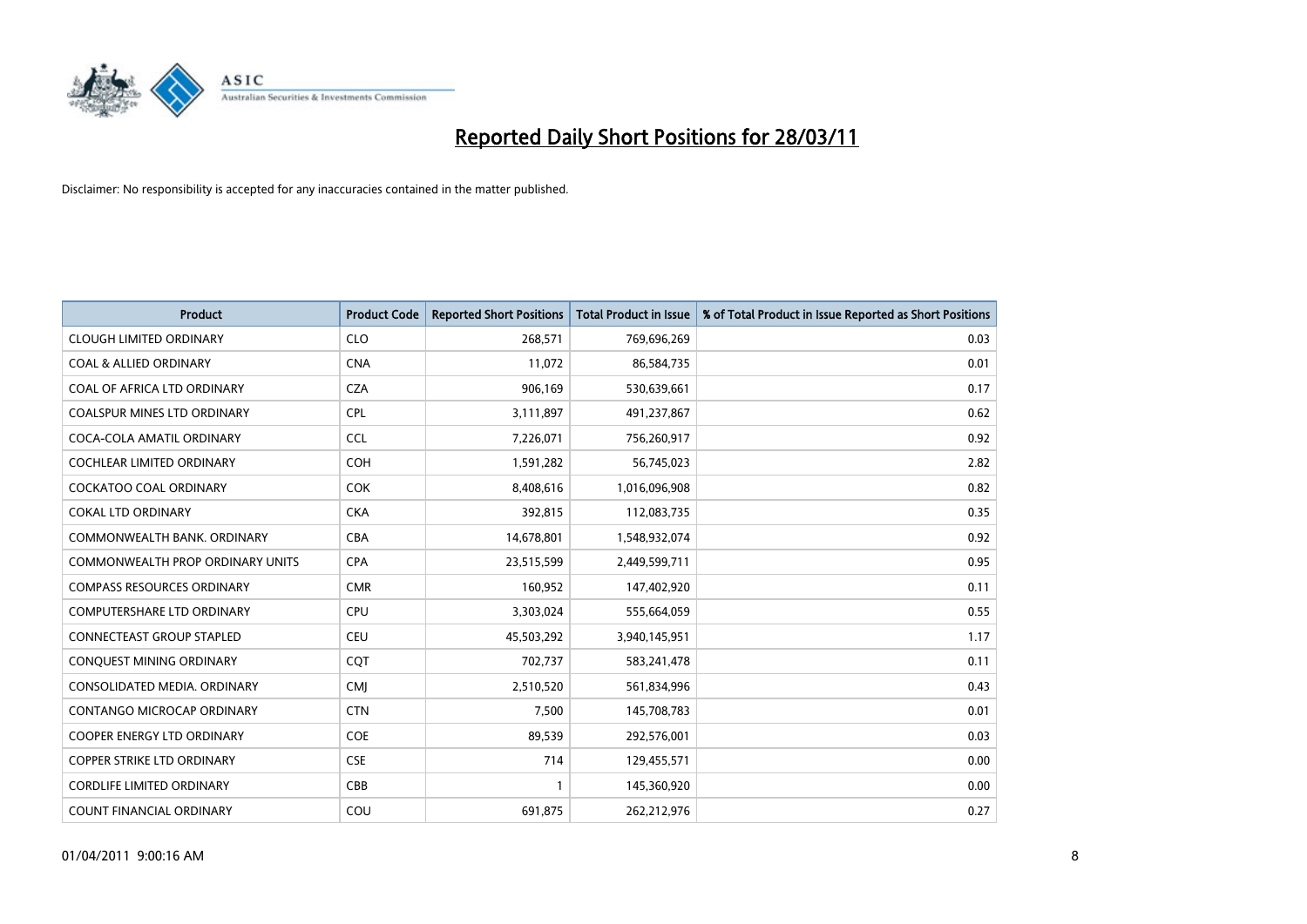

| Product                                 | <b>Product Code</b> | <b>Reported Short Positions</b> | <b>Total Product in Issue</b> | % of Total Product in Issue Reported as Short Positions |
|-----------------------------------------|---------------------|---------------------------------|-------------------------------|---------------------------------------------------------|
| <b>CRANE GROUP LIMITED ORDINARY</b>     | <b>CRG</b>          | 1,508,685                       | 79,110,667                    | 1.91                                                    |
| <b>CRESCENT GOLD ORDINARY</b>           | <b>CRE</b>          | 1,191,426                       | 1,077,909,687                 | 0.11                                                    |
| <b>CROMWELL PROP STAPLED SECURITIES</b> | <b>CMW</b>          | 86,709                          | 962,845,605                   | 0.01                                                    |
| <b>CROWN LIMITED ORDINARY</b>           | <b>CWN</b>          | 1,752,984                       | 754,131,800                   | 0.23                                                    |
| <b>CSG LIMITED ORDINARY</b>             | CSV                 | 888,001                         | 245,683,695                   | 0.36                                                    |
| <b>CSL LIMITED ORDINARY</b>             | <b>CSL</b>          | 8,334,977                       | 541,202,786                   | 1.50                                                    |
| <b>CSR LIMITED ORDINARY</b>             | <b>CSR</b>          | 5,912,213                       | 506,000,315                   | 1.15                                                    |
| <b>CUDECO LIMITED ORDINARY</b>          | CDU                 | 758,279                         | 145,512,643                   | 0.50                                                    |
| <b>CUSTOMERS LIMITED ORDINARY</b>       | <b>CUS</b>          | 114,756                         | 134,869,357                   | 0.08                                                    |
| DART ENERGY LTD ORDINARY                | <b>DTE</b>          | 364,022                         | 587,210,672                   | 0.06                                                    |
| DATA#3 LIMITED ORDINARY                 | <b>DTL</b>          | 2,475                           | 15,397,495                    | 0.02                                                    |
| DAVID JONES LIMITED ORDINARY            | <b>DJS</b>          | 22,118,384                      | 514,034,694                   | 4.31                                                    |
| <b>DECMIL GROUP LIMITED ORDINARY</b>    | <b>DCG</b>          | 51,876                          | 124,204,568                   | 0.04                                                    |
| DEEP YELLOW LIMITED ORDINARY            | <b>DYL</b>          | 15,876                          | 1,127,534,458                 | 0.00                                                    |
| DEVINE LIMITED ORDINARY                 | <b>DVN</b>          | 1,000                           | 634,918,223                   | 0.00                                                    |
| DEXUS PROPERTY GROUP STAPLED UNITS      | <b>DXS</b>          | 16,118,103                      | 4,839,024,176                 | 0.34                                                    |
| DISCOVERY METALS LTD ORDINARY           | <b>DML</b>          | 230,175                         | 437,114,481                   | 0.05                                                    |
| DOMINO PIZZA ENTERPR ORDINARY           | <b>DMP</b>          | 100,003                         | 68,407,674                    | 0.15                                                    |
| DORAY MINERALS LTD ORDINARY             | <b>DRM</b>          | 48,460                          | 61,830,513                    | 0.08                                                    |
| DOWNER EDI LIMITED ORDINARY             | <b>DOW</b>          | 8,714,885                       | 402,471,908                   | 2.14                                                    |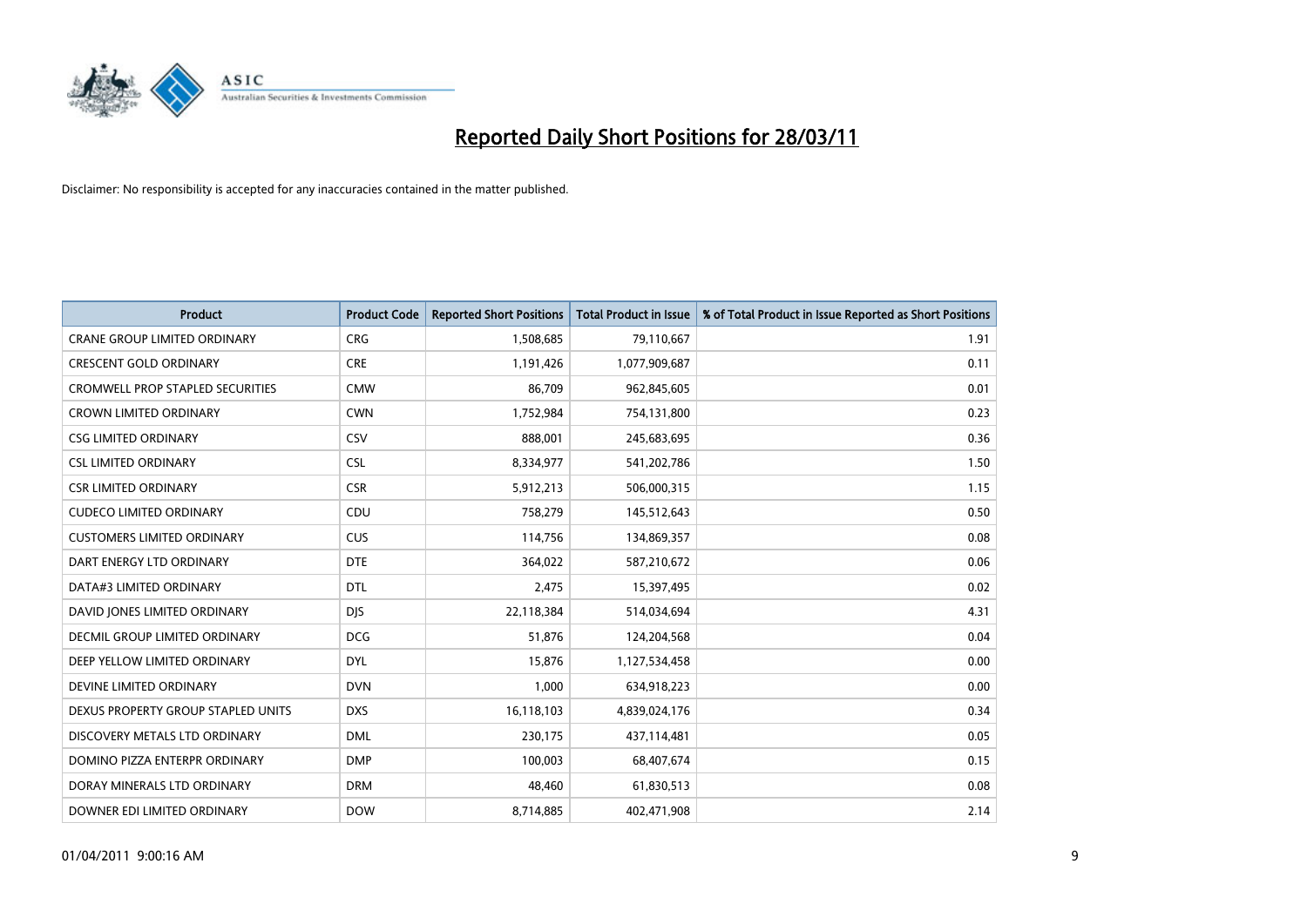

| <b>Product</b>                            | <b>Product Code</b> | <b>Reported Short Positions</b> | <b>Total Product in Issue</b> | % of Total Product in Issue Reported as Short Positions |
|-------------------------------------------|---------------------|---------------------------------|-------------------------------|---------------------------------------------------------|
| DRAGON MINING LTD ORDINARY                | <b>DRA</b>          | 1,016                           | 73,778,508                    | 0.00                                                    |
| DUET GROUP STAPLED US PROHIBIT.           | <b>DUE</b>          | 1,888,286                       | 909,692,991                   | 0.21                                                    |
| DULUXGROUP LIMITED ORDINARY               | <b>DLX</b>          | 7,382,404                       | 367,456,259                   | 2.02                                                    |
| <b>EASTERN STAR GAS ORDINARY</b>          | ESG                 | 6,372,131                       | 991,567,041                   | 0.64                                                    |
| EDT RETAIL TRUST UNITS                    | <b>EDT</b>          | 117,407                         | 4,700,290,868                 | 0.00                                                    |
| <b>ELDERS LIMITED HYBRIDS</b>             | <b>ELDPA</b>        | 135,522                         | 1,500,000                     | 9.03                                                    |
| ELDERS LIMITED ORDINARY                   | <b>ELD</b>          | 16,387,989                      | 448,598,480                   | 3.64                                                    |
| ELDORADO GOLD CORP CDI 1:1                | EAU                 | 230,591                         | 19,644,760                    | 1.17                                                    |
| ELEMENTAL MINERALS ORDINARY               | <b>ELM</b>          | 33,000                          | 152,931,387                   | 0.02                                                    |
| ELEMENTOS LIMITED ORDINARY                | <b>ELT</b>          | 8                               | 71,268,979                    | 0.00                                                    |
| ELIXIR PETROLEUM LTD ORDINARY             | <b>EXR</b>          | 324,400                         | 188,988,472                   | 0.17                                                    |
| <b>EMECO HOLDINGS ORDINARY</b>            | <b>EHL</b>          | 1,068,072                       | 631,237,586                   | 0.18                                                    |
| ENERGY RESOURCES ORDINARY 'A'             | ERA                 | 2,674,025                       | 190,737,934                   | 1.40                                                    |
| <b>ENERGY WORLD CORPOR, ORDINARY</b>      | <b>EWC</b>          | 19,241,511                      | 1,561,166,672                 | 1.22                                                    |
| <b>ENTEK ENERGY LTD ORDINARY</b>          | ETE                 | 489.903                         | 287,692,535                   | 0.17                                                    |
| ENTELLECT LIMITED ORDINARY                | <b>ESN</b>          | 464,050                         | 87,239,240                    | 0.53                                                    |
| ENVESTRA LIMITED ORDINARY                 | <b>ENV</b>          | 3,859,717                       | 1,430,398,609                 | 0.26                                                    |
| EQUINOX MINERALS LTD CHESS DEPOSITARY INT | EQN                 | 4,241,505                       | 879,237,776                   | 0.47                                                    |
| <b>EXCO RESOURCES LTD ORDINARY</b>        | EXS                 | 19,709                          | 346,494,187                   | 0.01                                                    |
| EXTRACT RESOURCES ORDINARY                | <b>EXT</b>          | 502,698                         | 250,851,367                   | 0.19                                                    |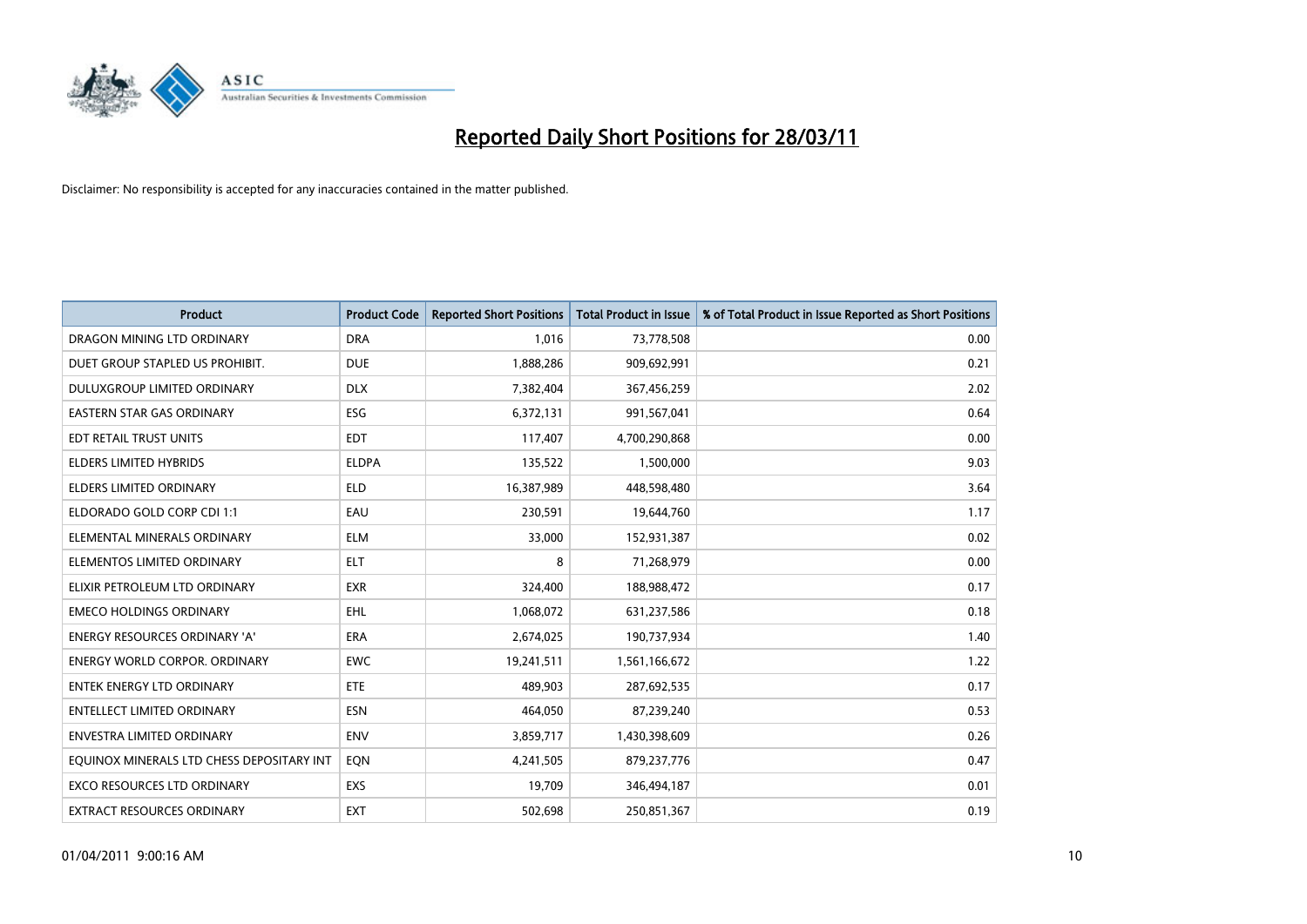

| Product                               | <b>Product Code</b> | <b>Reported Short Positions</b> | Total Product in Issue | % of Total Product in Issue Reported as Short Positions |
|---------------------------------------|---------------------|---------------------------------|------------------------|---------------------------------------------------------|
| FAIRFAX MEDIA LTD ORDINARY            | <b>FXJ</b>          | 353,301,840                     | 2,351,955,725          | 15.01                                                   |
| FAR LTD ORDINARY                      | <b>FAR</b>          | 313,563                         | 1,244,439,464          | 0.03                                                    |
| FERRAUS LIMITED ORDINARY              | <b>FRS</b>          | 327,376                         | 208,700,890            | 0.15                                                    |
| FISHER & PAYKEL APP. ORDINARY         | <b>FPA</b>          | 18,298                          | 724,235,162            | 0.00                                                    |
| FISHER & PAYKEL H. ORDINARY           | <b>FPH</b>          | 2,665,758                       | 520,453,173            | 0.51                                                    |
| FKP PROPERTY GROUP STAPLED SECURITIES | <b>FKP</b>          | 20,655,806                      | 1,174,033,185          | 1.74                                                    |
| FLEETWOOD CORP ORDINARY               | <b>FWD</b>          | 175,869                         | 57,554,260             | 0.31                                                    |
| FLETCHER BUILDING ORDINARY            | <b>FBU</b>          | 8,499,573                       | 611,250,393            | 1.38                                                    |
| FLEXIGROUP LIMITED ORDINARY           | <b>FXL</b>          | 51,591                          | 275,472,492            | 0.02                                                    |
| <b>FLIGHT CENTRE ORDINARY</b>         | <b>FLT</b>          | 2,965,925                       | 99,925,547             | 2.96                                                    |
| FLINDERS MINES LTD ORDINARY           | <b>FMS</b>          | 21,721,608                      | 1,820,384,571          | 1.18                                                    |
| FOCUS MINERALS LTD ORDINARY           | <b>FML</b>          | 3,882,484                       | 2,895,543,210          | 0.13                                                    |
| <b>FORGE GROUP LIMITED ORDINARY</b>   | FGE                 | 16,196                          | 82,924,014             | 0.01                                                    |
| FORTE ENERGY NL ORDINARY              | <b>FTE</b>          | 2,658,986                       | 669,756,735            | 0.40                                                    |
| FORTESCUE METALS GRP ORDINARY         | <b>FMG</b>          | 11,028,853                      | 3,112,917,409          | 0.34                                                    |
| <b>FOSTER'S GROUP ORDINARY</b>        | <b>FGL</b>          | 9,696,103                       | 1,935,386,127          | 0.49                                                    |
| FTD CORPORATION ORDINARY              | <b>FTD</b>          | 8,088                           | 33,474,593             | 0.02                                                    |
| FUNTASTIC LIMITED ORDINARY            | <b>FUN</b>          | 322,528                         | 340,997,682            | 0.09                                                    |
| <b>G.U.D. HOLDINGS ORDINARY</b>       | GUD                 | 372,549                         | 69,089,611             | 0.53                                                    |
| <b>G8 EDUCATION LIMITED ORDINARY</b>  | <b>GEM</b>          | 1,738,384                       | 186,154,537            | 0.93                                                    |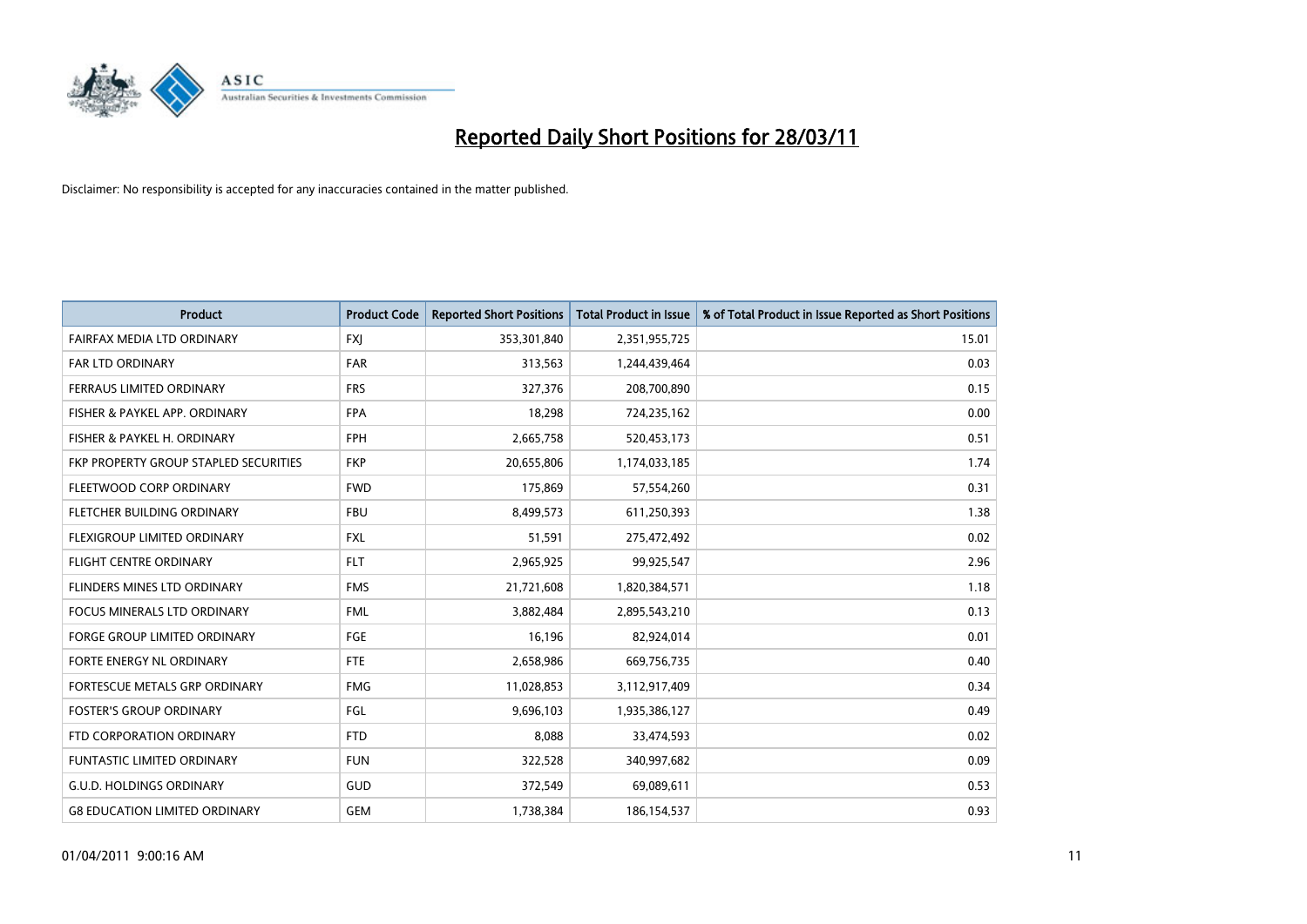

| <b>Product</b>                            | <b>Product Code</b> | <b>Reported Short Positions</b> | <b>Total Product in Issue</b> | % of Total Product in Issue Reported as Short Positions |
|-------------------------------------------|---------------------|---------------------------------|-------------------------------|---------------------------------------------------------|
| <b>GALAXY RESOURCES ORDINARY</b>          | <b>GXY</b>          | 808,483                         | 214,236,091                   | 0.38                                                    |
| <b>GEODYNAMICS LIMITED ORDINARY</b>       | GDY                 | 222,345                         | 335,700,525                   | 0.07                                                    |
| <b>GINDALBIE METALS LTD ORDINARY</b>      | <b>GBG</b>          | 38,618,397                      | 935,215,590                   | 4.11                                                    |
| <b>GIRALIA RESOURCES NL ORDINARY</b>      | <b>GIR</b>          | 56,318                          | 183,085,170                   | 0.03                                                    |
| <b>GLOBAL MINING ORDINARY</b>             | <b>GMI</b>          | 8,951                           | 191,820,968                   | 0.00                                                    |
| <b>GLOUCESTER COAL ORDINARY</b>           | <b>GCL</b>          | 369,930                         | 140,447,062                   | 0.26                                                    |
| <b>GME RESOURCES LTD ORDINARY</b>         | <b>GME</b>          | 800                             | 302,352,750                   | 0.00                                                    |
| <b>GOLDEN WEST RESOURCE ORDINARY</b>      | <b>GWR</b>          | 1,651                           | 192,082,567                   | 0.00                                                    |
| <b>GOODMAN FIELDER, ORDINARY</b>          | GFF                 | 40,024,320                      | 1,380,386,438                 | 2.91                                                    |
| <b>GOODMAN GROUP STAPLED US PROHIBIT.</b> | <b>GMG</b>          | 14,231,297                      | 6,893,222,796                 | 0.22                                                    |
| <b>GPT GROUP STAPLED SEC.</b>             | <b>GPT</b>          | 11,758,757                      | 1,855,529,431                 | 0.63                                                    |
| <b>GRAINCORP LIMITED A CLASS ORDINARY</b> | <b>GNC</b>          | 804,089                         | 198,318,900                   | 0.39                                                    |
| <b>GRANGE RESOURCES. ORDINARY</b>         | <b>GRR</b>          | 578,176                         | 1,152,846,724                 | 0.05                                                    |
| <b>GREENCAP LIMITED ORDINARY</b>          | GCG                 |                                 | 262,515,385                   | 0.00                                                    |
| <b>GREENLAND MIN EN LTD ORDINARY</b>      | GGG                 | 1,701,430                       | 317,557,865                   | 0.53                                                    |
| <b>GRYPHON MINERALS LTD ORDINARY</b>      | GRY                 | 551,166                         | 299,572,058                   | 0.18                                                    |
| GUINNESS PEAT GROUP. CHESS DEPOSITARY INT | <b>GPG</b>          | 44,254                          | 300,204,991                   | 0.01                                                    |
| <b>GUIARAT NRE COAL LTD ORDINARY</b>      | <b>GNM</b>          | 2,645,482                       | 990,952,858                   | 0.26                                                    |
| <b>GUNNS LIMITED ORDINARY</b>             | <b>GNS</b>          | 42,651,816                      | 848,401,559                   | 5.01                                                    |
| <b>GWA GROUP LTD ORDINARY</b>             | GWA                 | 5,677,110                       | 301,525,014                   | 1.91                                                    |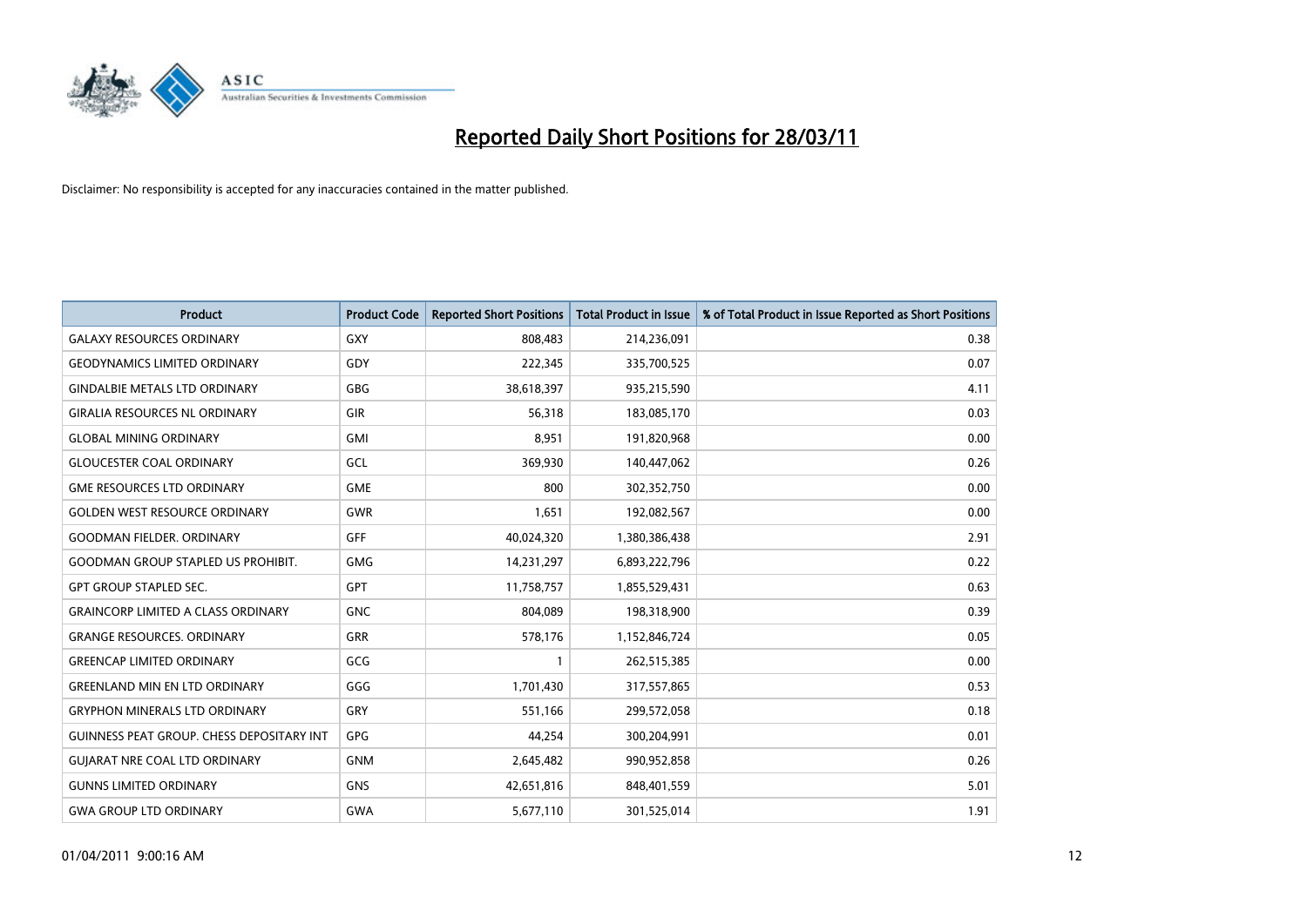

| Product                               | <b>Product Code</b> | <b>Reported Short Positions</b> | <b>Total Product in Issue</b> | % of Total Product in Issue Reported as Short Positions |
|---------------------------------------|---------------------|---------------------------------|-------------------------------|---------------------------------------------------------|
| <b>HARVEY NORMAN ORDINARY</b>         | <b>HVN</b>          | 49,324,360                      | 1,062,316,784                 | 4.63                                                    |
| HASTIE GROUP LIMITED ORDINARY         | <b>HST</b>          | 2,560,404                       | 239,781,419                   | 1.06                                                    |
| HASTINGS DIVERSIFIED STAPLED SECURITY | <b>HDF</b>          | 726,055                         | 529,187,294                   | 0.12                                                    |
| HEARTWARE INT INC CDI 35:1            | <b>HIN</b>          | 272,008                         | 48,598,550                    | 0.56                                                    |
| <b>HENDERSON GROUP CDI 1:1</b>        | <b>HGG</b>          | 5,080,377                       | 556,400,565                   | 0.91                                                    |
| HFA HOLDINGS LIMITED ORDINARY         | <b>HFA</b>          | 472,645                         | 117,332,831                   | 0.39                                                    |
| <b>HIGHLANDS PACIFIC ORDINARY</b>     | <b>HIG</b>          | 2,591,422                       | 686,082,148                   | 0.38                                                    |
| HILLCREST LITIGAT, ORDINARY           | <b>HLS</b>          | 1,600,000                       | 87,078,557                    | 1.84                                                    |
| HILLGROVE RES LTD ORDINARY            | <b>HGO</b>          | 432,631                         | 793,698,575                   | 0.05                                                    |
| HILLS HOLDINGS LTD ORDINARY           | <b>HIL</b>          | 1,991,802                       | 248,676,841                   | 0.81                                                    |
| HORIZON OIL LIMITED ORDINARY          | <b>HZN</b>          | 2,451,670                       | 1,130,311,515                 | 0.21                                                    |
| HUNNU COAL LIMITED ORDINARY           | <b>HUN</b>          | 33,993                          | 212,565,002                   | 0.02                                                    |
| <b>ICON ENERGY LIMITED ORDINARY</b>   | <b>ICN</b>          | 67,000                          | 469,301,394                   | 0.01                                                    |
| <b>IINET LIMITED ORDINARY</b>         | <b>IIN</b>          | 1,275,776                       | 152,160,119                   | 0.84                                                    |
| <b>ILUKA RESOURCES ORDINARY</b>       | <b>ILU</b>          | 4,860,173                       | 418,700,517                   | 1.14                                                    |
| <b>IMDEX LIMITED ORDINARY</b>         | <b>IMD</b>          | 322,474                         | 197,942,297                   | 0.16                                                    |
| IMF (AUSTRALIA) LTD ORDINARY          | <b>IMF</b>          | 334,832                         | 122,725,375                   | 0.26                                                    |
| IMX RESOURCES LTD ORDINARY            | <b>IXR</b>          | 20,024                          | 262,612,803                   | 0.01                                                    |
| <b>INCITEC PIVOT ORDINARY</b>         | IPL                 | 5,546,946                       | 1,628,730,107                 | 0.32                                                    |
| INDAGO RESOURCES LTD ORDINARY         | IDG                 | 8,179                           | 6,314,544                     | 0.13                                                    |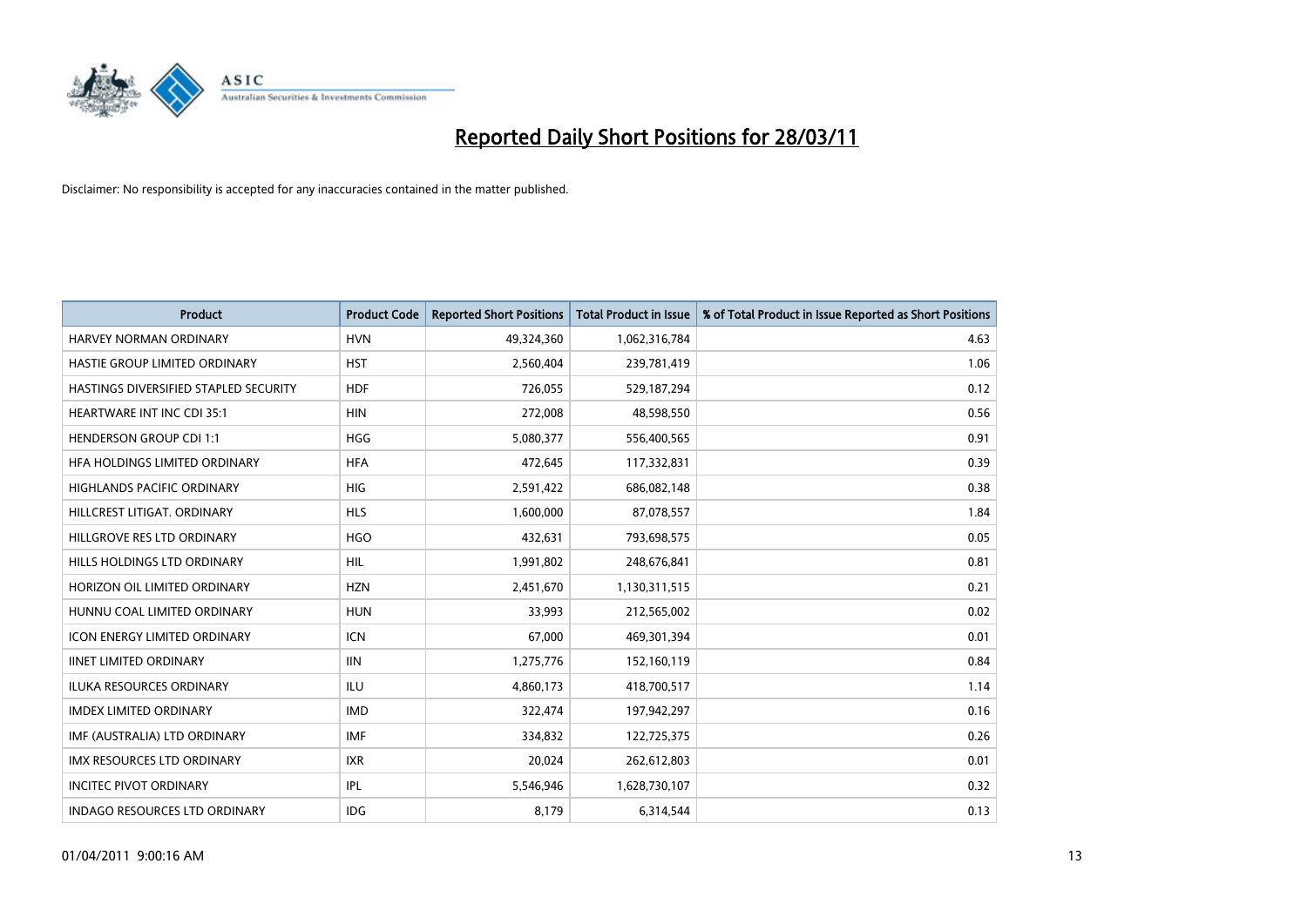

| Product                                   | <b>Product Code</b> | <b>Reported Short Positions</b> | <b>Total Product in Issue</b> | % of Total Product in Issue Reported as Short Positions |
|-------------------------------------------|---------------------|---------------------------------|-------------------------------|---------------------------------------------------------|
| <b>INDEPENDENCE GROUP ORDINARY</b>        | <b>IGO</b>          | 3,952,830                       | 138,777,305                   | 2.86                                                    |
| <b>INDO MINES LIMITED ORDINARY</b>        | <b>IDO</b>          | 55.040                          | 211,100,795                   | 0.03                                                    |
| <b>INDOPHIL RESOURCES ORDINARY</b>        | <b>IRN</b>          | 486,852                         | 471,445,763                   | 0.10                                                    |
| INDUSTREA LIMITED ORDINARY                | IDL                 | 1,623,602                       | 363,878,295                   | 0.45                                                    |
| <b>INFIGEN ENERGY STAPLED SECURITIES</b>  | <b>IFN</b>          | 8,147,619                       | 762,265,972                   | 1.07                                                    |
| ING INDUSTRIAL FUND UNITS                 | <b>IIF</b>          | 13,101,874                      | 2,592,249,647                 | 0.51                                                    |
| ING OFFICE FUND STAPLED SECURITIES        | <b>IOF</b>          | 16.449.699                      | 2,729,071,212                 | 0.59                                                    |
| ING RE COM GROUP STAPLED SECURITIES       | ILF                 | 9,075                           | 441,029,194                   | 0.00                                                    |
| INSURANCE AUSTRALIA ORDINARY              | <b>IAG</b>          | 8,968,881                       | 2,079,034,021                 | 0.43                                                    |
| INTEGRA MINING LTD, ORDINARY              | <b>IGR</b>          | 5,232,690                       | 841,525,727                   | 0.62                                                    |
| <b>INTREPID MINES ORDINARY</b>            | <b>IAU</b>          | 2,274,510                       | 520,326,752                   | 0.44                                                    |
| <b>INVOCARE LIMITED ORDINARY</b>          | <b>IVC</b>          | 1,019,833                       | 102,421,288                   | 1.00                                                    |
| ION LIMITED ORDINARY                      | <b>ION</b>          | 164,453                         | 256,365,105                   | 0.06                                                    |
| <b>IOOF HOLDINGS LTD ORDINARY</b>         | IFL.                | 954,850                         | 229,794,395                   | 0.40                                                    |
| <b>IRESS MARKET TECH. ORDINARY</b>        | <b>IRE</b>          | 2,441,422                       | 126,018,142                   | 1.92                                                    |
| <b>IRON ORE HOLDINGS ORDINARY</b>         | <b>IOH</b>          | 155,326                         | 137,906,604                   | 0.11                                                    |
| ISHARES MSCI AUS 200 ISHARES MSCI AUS 200 | IOZ                 | 12,413                          | 1,950,000                     | 0.64                                                    |
| ISHARES MSCI EM MKTS CDI 1:1              | <b>IEM</b>          | 2,750                           | 425,700,000                   | 0.00                                                    |
| ISHARES S&P 500 CDI 1:1                   | <b>IVV</b>          | 35,857                          | 116,350,000                   | 0.03                                                    |
| ISHARES SMALL ORDS ISHARES SMALL ORDS     | <b>ISO</b>          | 47,401                          | 5,400,000                     | 0.88                                                    |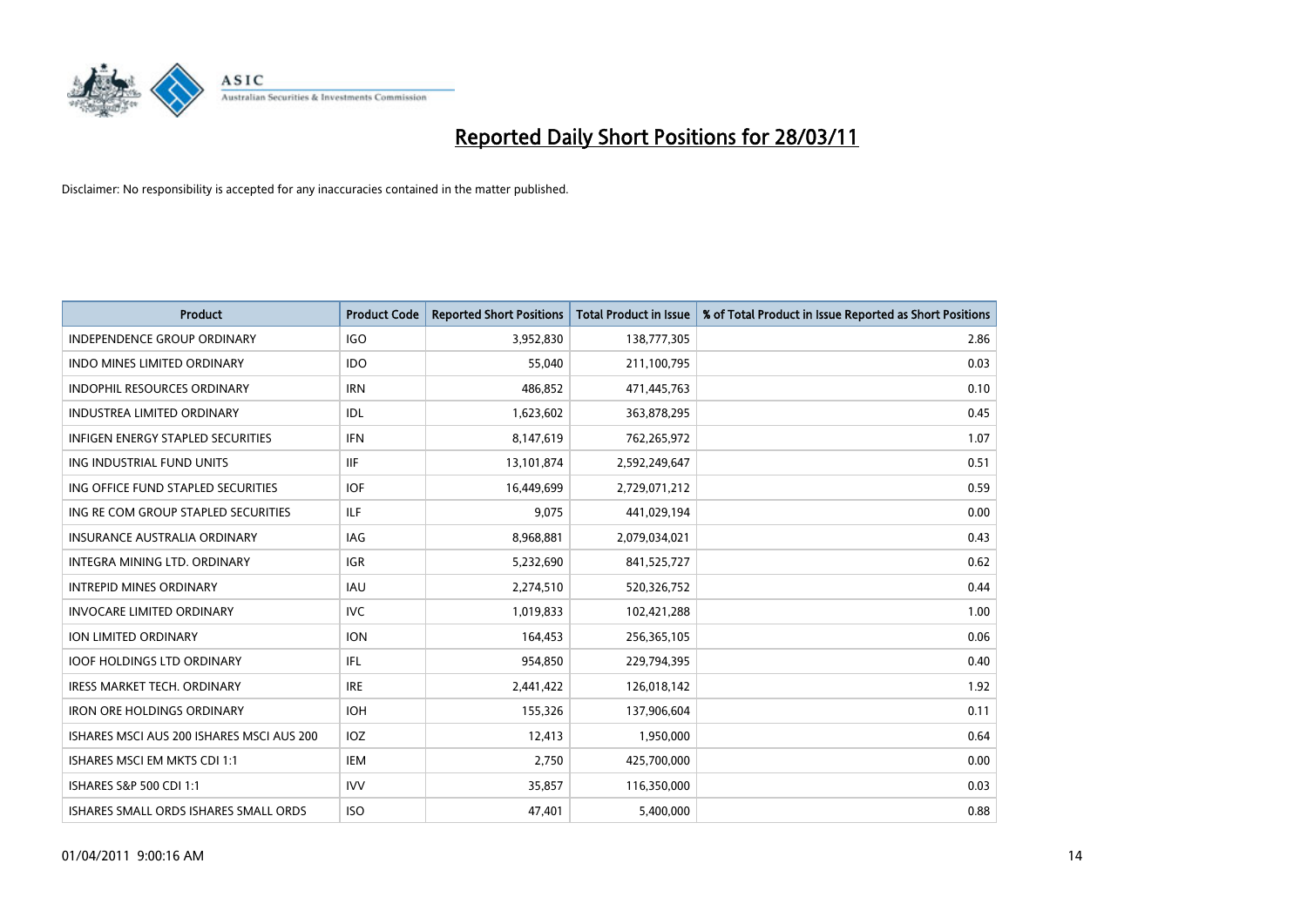

| Product                                  | <b>Product Code</b> | <b>Reported Short Positions</b> | Total Product in Issue | % of Total Product in Issue Reported as Short Positions |
|------------------------------------------|---------------------|---------------------------------|------------------------|---------------------------------------------------------|
| <b>ISOFT GROUP LIMITED ORDINARY</b>      | <b>ISF</b>          | 2,476,868                       | 1,070,595,874          | 0.23                                                    |
| <b>IVANHOE AUSTRALIA ORDINARY</b>        | <b>IVA</b>          | 855,149                         | 418,467,053            | 0.20                                                    |
| <b>JABIRU METALS LTD ORDINARY</b>        | <b>JML</b>          | 82,169                          | 553,304,180            | 0.01                                                    |
| JAMES HARDIE INDUST CHESS DEPOSITARY INT | <b>IHX</b>          | 15,962,907                      | 436,386,587            | 3.64                                                    |
| <b>IAMESON RESOURCES ORDINARY</b>        | <b>JAL</b>          | 1,600,000                       | 95,828,865             | 1.67                                                    |
| <b>JB HI-FI LIMITED ORDINARY</b>         | <b>IBH</b>          | 10,070,879                      | 109,340,772            | 9.21                                                    |
| <b>JUPITER ENERGY ORDINARY</b>           | <b>IPR</b>          | 341,971                         | 1,511,434,681          | 0.02                                                    |
| <b>KAGARA LTD ORDINARY</b>               | KZL                 | 5,313,982                       | 708,583,835            | 0.75                                                    |
| KANGAROO RES LTD ORDINARY                | <b>KRL</b>          | 600,000                         | 1,119,430,012          | 0.05                                                    |
| KAROON GAS AUSTRALIA ORDINARY            | <b>KAR</b>          | 1,095,478                       | 221,005,769            | 0.50                                                    |
| KASBAH RESOURCES ORDINARY                | <b>KAS</b>          | 47,460                          | 364,262,596            | 0.01                                                    |
| KATHMANDU HOLD LTD ORDINARY              | <b>KMD</b>          | 777,820                         | 200,000,000            | 0.38                                                    |
| <b>KEYBRIDGE CAPITAL ORDINARY</b>        | <b>KBC</b>          | 5,999                           | 172,070,564            | 0.00                                                    |
| KIMBERLEY METALS LTD ORDINARY            | <b>KBL</b>          | 1,821                           | 161,976,319            | 0.00                                                    |
| KING SOLOMON MINES ORDINARY              | KSO                 | 503,711                         | 166,287,552            | 0.30                                                    |
| KINGSGATE CONSOLID. ORDINARY             | <b>KCN</b>          | 1,659,587                       | 135,221,250            | 1.22                                                    |
| KINGSROSE MINING LTD ORDINARY            | <b>KRM</b>          | 274,566                         | 255,538,366            | 0.10                                                    |
| LAKES OIL NL ORDINARY                    | LKO                 | 46,967                          | 5,709,901,461          | 0.00                                                    |
| LEIGHTON HOLDINGS ORDINARY               | LEI                 | 6,459,075                       | 302,579,299            | 2.11                                                    |
| LEND LEASE GROUP UNIT/ORD STAPLED        | LLC                 | 1,809,827                       | 565,558,754            | 0.31                                                    |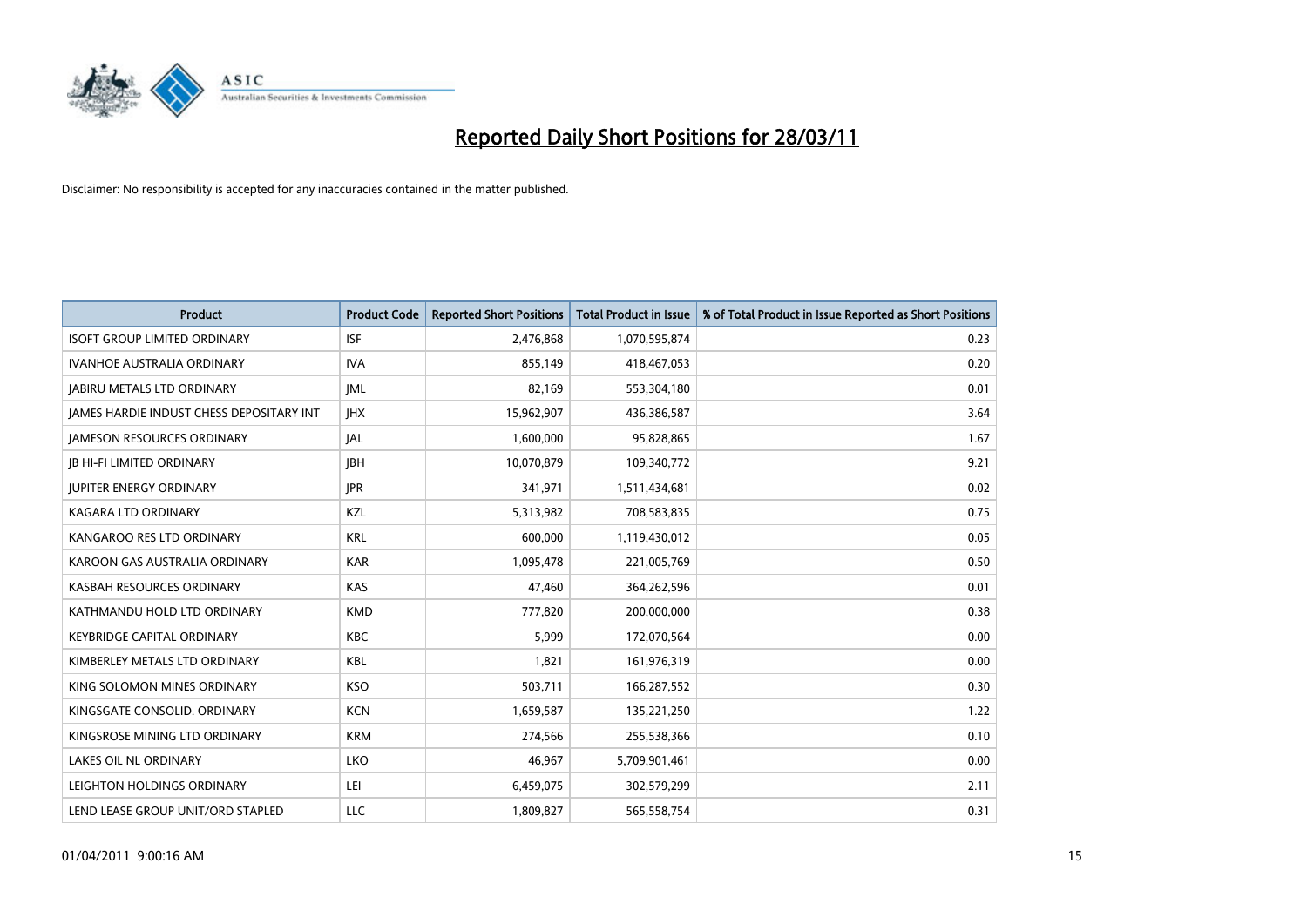

| Product                               | <b>Product Code</b> | <b>Reported Short Positions</b> | <b>Total Product in Issue</b> | % of Total Product in Issue Reported as Short Positions |
|---------------------------------------|---------------------|---------------------------------|-------------------------------|---------------------------------------------------------|
| LINC ENERGY LTD ORDINARY              | <b>LNC</b>          | 5,989,976                       | 503,418,900                   | 1.18                                                    |
| LIQUEFIED NATURAL ORDINARY            | <b>LNG</b>          | 290,396                         | 214,099,015                   | 0.13                                                    |
| <b>LYNAS CORPORATION ORDINARY</b>     | <b>LYC</b>          | 51,472,909                      | 1,663,749,093                 | 3.06                                                    |
| MACARTHUR COAL ORDINARY               | <b>MCC</b>          | 3,595,120                       | 299,476,903                   | 1.20                                                    |
| <b>MACMAHON HOLDINGS ORDINARY</b>     | <b>MAH</b>          | 8,362,850                       | 733,711,705                   | 1.13                                                    |
| MACQ ATLAS ROADS GRP ORDINARY STAPLED | <b>MQA</b>          | 4,573,967                       | 452,345,907                   | 1.02                                                    |
| MACQUARIE GROUP LTD ORDINARY          | <b>MOG</b>          | 3,052,881                       | 346,814,961                   | 0.89                                                    |
| MAGMA METALS LTD. ORDINARY            | <b>MMW</b>          | 504,000                         | 195,610,923                   | 0.26                                                    |
| MANTRA RESOURCES ORDINARY             | <b>MRU</b>          | 17,771                          | 134,465,075                   | 0.01                                                    |
| MAP GROUP STAPLED US PROHIBIT.        | <b>MAP</b>          | 3,850,610                       | 1,861,210,782                 | 0.23                                                    |
| MARYBOROUGH SUGAR ORDINARY            | <b>MSF</b>          | 30,472                          | 69,029,013                    | 0.05                                                    |
| MATRIX C & E LTD ORDINARY             | <b>MCE</b>          | 479,737                         | 72,964,098                    | 0.66                                                    |
| <b>MAVERICK DRILLING ORDINARY</b>     | <b>MAD</b>          | 869.540                         | 231,730,430                   | 0.38                                                    |
| MCMILLAN SHAKESPEARE ORDINARY         | <b>MMS</b>          | 51,989                          | 68,067,560                    | 0.07                                                    |
| <b>MCPHERSON'S LTD ORDINARY</b>       | <b>MCP</b>          | 216,963                         | 72,401,758                    | 0.30                                                    |
| MEDUSA MINING LTD ORDINARY            | <b>MML</b>          | 1,105,882                       | 188,233,911                   | 0.59                                                    |
| MELBOURNE IT LIMITED ORDINARY         | <b>MLB</b>          | 149,923                         | 80,043,955                    | 0.19                                                    |
| MEO AUSTRALIA LTD ORDINARY            | <b>MEO</b>          | 2,884,984                       | 539,913,260                   | 0.52                                                    |
| <b>MERMAID MARINE ORDINARY</b>        | <b>MRM</b>          | 896,054                         | 213,763,662                   | 0.39                                                    |
| MESOBLAST LIMITED ORDINARY            | <b>MSB</b>          | 1,645,447                       | 279,068,562                   | 0.59                                                    |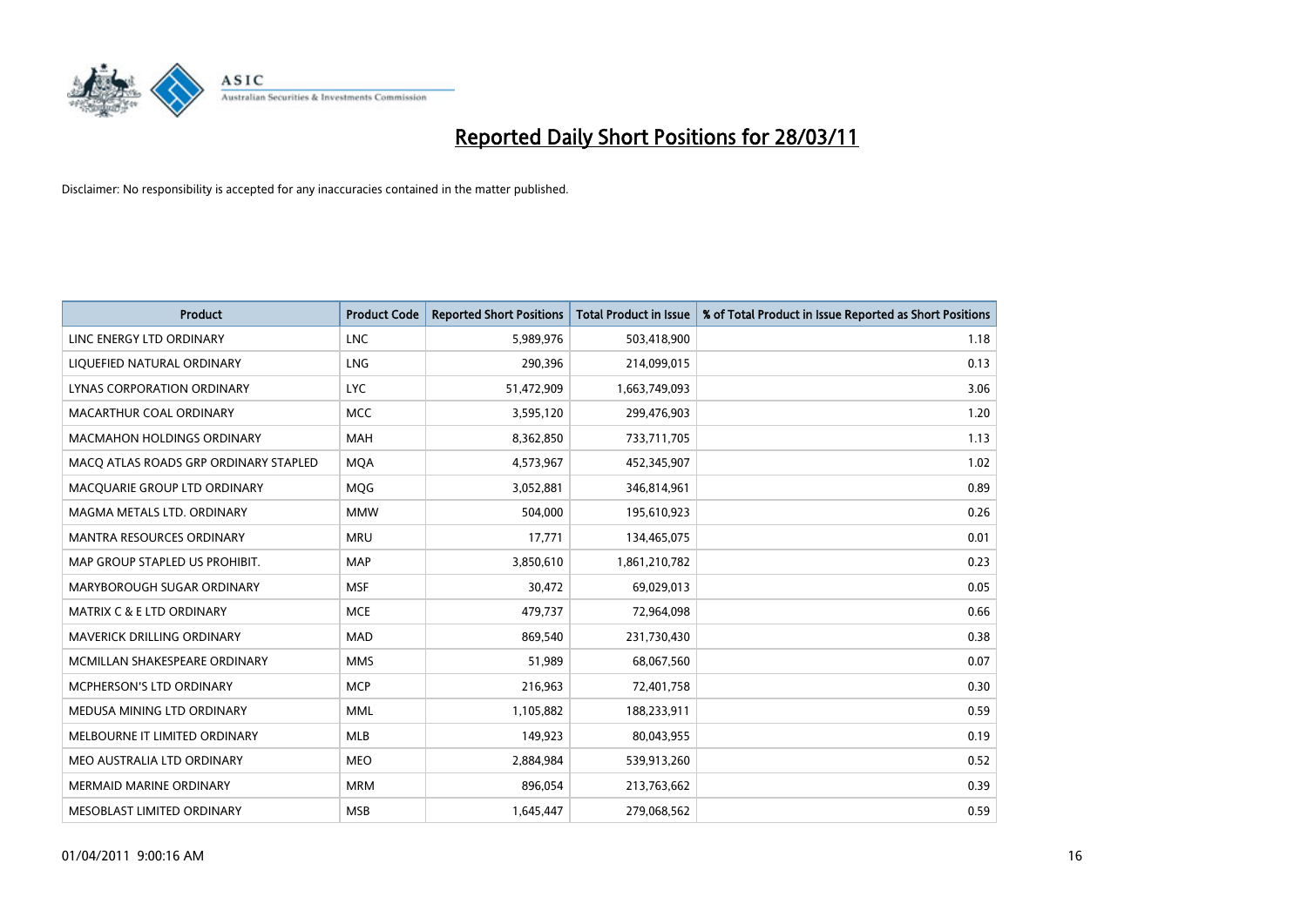

| <b>Product</b>                    | <b>Product Code</b> | <b>Reported Short Positions</b> | Total Product in Issue | % of Total Product in Issue Reported as Short Positions |
|-----------------------------------|---------------------|---------------------------------|------------------------|---------------------------------------------------------|
| METALS X LIMITED ORDINARY         | <b>MLX</b>          | 4,255,490                       | 1,365,661,782          | 0.32                                                    |
| METCASH LIMITED ORDINARY          | <b>MTS</b>          | 19,575,835                      | 768,814,015            | 2.55                                                    |
| METGASCO LIMITED ORDINARY         | <b>MEL</b>          | 268,136                         | 252,460,972            | 0.10                                                    |
| METMINCO LIMITED ORDINARY         | <b>MNC</b>          | 46,752                          | 1,231,107,839          | 0.00                                                    |
| MHM METALS LIMITED ORDINARY       | <b>MHM</b>          | 1,688                           | 101,381,910            | 0.00                                                    |
| MICLYN EXP OFFSHR ORDINARY        | <b>MIO</b>          | 219,278                         | 274,618,684            | 0.07                                                    |
| MINARA RESOURCES ORDINARY         | <b>MRE</b>          | 8,296,139                       | 1,169,424,487          | 0.71                                                    |
| MINCOR RESOURCES NL ORDINARY      | <b>MCR</b>          | 948,971                         | 200,608,804            | 0.46                                                    |
| MINEMAKERS LIMITED ORDINARY       | <b>MAK</b>          | 71,627                          | 227,003,950            | 0.03                                                    |
| MINERAL DEPOSITS ORDINARY         | <b>MDL</b>          | 216,957                         | 60,768,582             | 0.35                                                    |
| MINERAL RESOURCES, ORDINARY       | <b>MIN</b>          | 469,831                         | 168,990,735            | 0.28                                                    |
| MIRABELA NICKEL LTD ORDINARY      | <b>MBN</b>          | 10,041,989                      | 491,561,237            | 2.02                                                    |
| MIRVAC GROUP STAPLED SECURITIES   | <b>MGR</b>          | 16,723,486                      | 3,415,819,357          | 0.49                                                    |
| MOLOPO ENERGY LTD ORDINARY        | <b>MPO</b>          | 1.047.991                       | 250,972,584            | 0.42                                                    |
| MOLY MINES LIMITED ORDINARY       | <b>MOL</b>          | 52,713                          | 365,893,989            | 0.02                                                    |
| MONADELPHOUS GROUP ORDINARY       | <b>MND</b>          | 831,376                         | 87,576,827             | 0.94                                                    |
| <b>MOUNT GIBSON IRON ORDINARY</b> | <b>MGX</b>          | 7,322,985                       | 1,082,570,693          | 0.67                                                    |
| MULTIPLEX SITES SITES             | <b>MXUPA</b>        | 36                              | 4,500,000              | 0.00                                                    |
| <b>MUNDO MINERALS ORDINARY</b>    | <b>MUN</b>          | 30,585                          | 229,581,454            | 0.01                                                    |
| MURCHISON METALS LTD ORDINARY     | <b>MMX</b>          | 11,066,686                      | 435.884.268            | 2.53                                                    |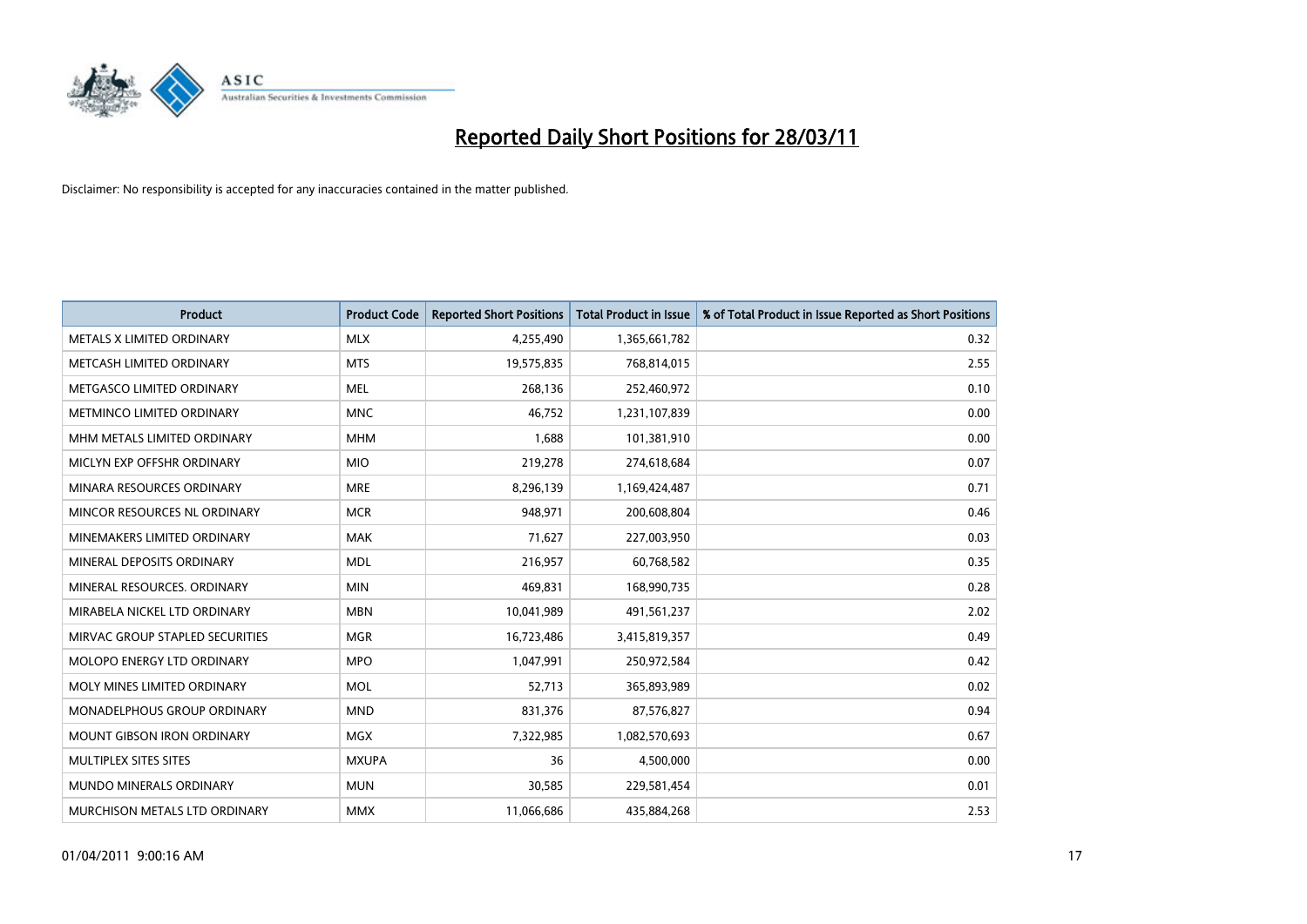

| Product                                 | <b>Product Code</b> | <b>Reported Short Positions</b> | <b>Total Product in Issue</b> | % of Total Product in Issue Reported as Short Positions |
|-----------------------------------------|---------------------|---------------------------------|-------------------------------|---------------------------------------------------------|
| <b>MYER HOLDINGS LTD ORDINARY</b>       | <b>MYR</b>          | 12,950,088                      | 582,847,884                   | 2.21                                                    |
| <b>MYSTATE LIMITED ORDINARY</b>         | <b>MYS</b>          | 1,400                           | 67,439,158                    | 0.00                                                    |
| NAMOI COTTON CO-OP CO-OPERATIVE CAP.UNT | <b>NAM</b>          | 205,227                         | 96,978,836                    | 0.21                                                    |
| NANOSONICS LIMITED ORDINARY             | <b>NAN</b>          | 6,302                           | 227,071,282                   | 0.00                                                    |
| NATIONAL AUST, BANK ORDINARY            | <b>NAB</b>          | 8,842,650                       | 2,169,641,214                 | 0.38                                                    |
| NATURAL FUEL LIMITED ORDINARY           | <b>NFL</b>          |                                 | 721,912                       | 0.00                                                    |
| NAVITAS LIMITED ORDINARY                | <b>NVT</b>          | 2,597,824                       | 369,358,564                   | 0.70                                                    |
| NEPTUNE MARINE ORDINARY                 | <b>NMS</b>          | 569,625                         | 1,736,352,381                 | 0.03                                                    |
| NEW HOPE CORPORATION ORDINARY           | <b>NHC</b>          | 1,368,770                       | 830,230,549                   | 0.15                                                    |
| NEWCREST MINING ORDINARY                | <b>NCM</b>          | 2,839,322                       | 765,000,000                   | 0.36                                                    |
| NEWS CORP A NON-VOTING CDI              | <b>NWSLV</b>        | 680,947                         | 1,829,486,236                 | 0.03                                                    |
| NEWS CORP B VOTING CDI                  | <b>NWS</b>          | 6,392,880                       | 798,520,953                   | 0.78                                                    |
| NEXBIS LIMITED ORDINARY                 | <b>NBS</b>          | 63,733                          | 798,356,704                   | 0.01                                                    |
| NEXUS ENERGY LIMITED ORDINARY           | <b>NXS</b>          | 24,988,887                      | 1,020,257,304                 | 2.46                                                    |
| NIB HOLDINGS LIMITED ORDINARY           | <b>NHF</b>          | 4,911                           | 466,765,752                   | 0.00                                                    |
| NICK SCALI LIMITED ORDINARY             | <b>NCK</b>          | 35,846                          | 81,000,000                    | 0.04                                                    |
| NIDO PETROLEUM ORDINARY                 | <b>NDO</b>          | 865,875                         | 1,373,822,119                 | 0.06                                                    |
| NOBLE MINERAL RES ORDINARY              | <b>NMG</b>          | 518,123                         | 380,916,899                   | 0.13                                                    |
| NORTHERN CREST ORDINARY                 | <b>NOC</b>          | 24,345                          | 116,074,781                   | 0.02                                                    |
| NORTHERN IRON LTD ORDINARY              | <b>NFE</b>          | 1,391,846                       | 336,084,863                   | 0.40                                                    |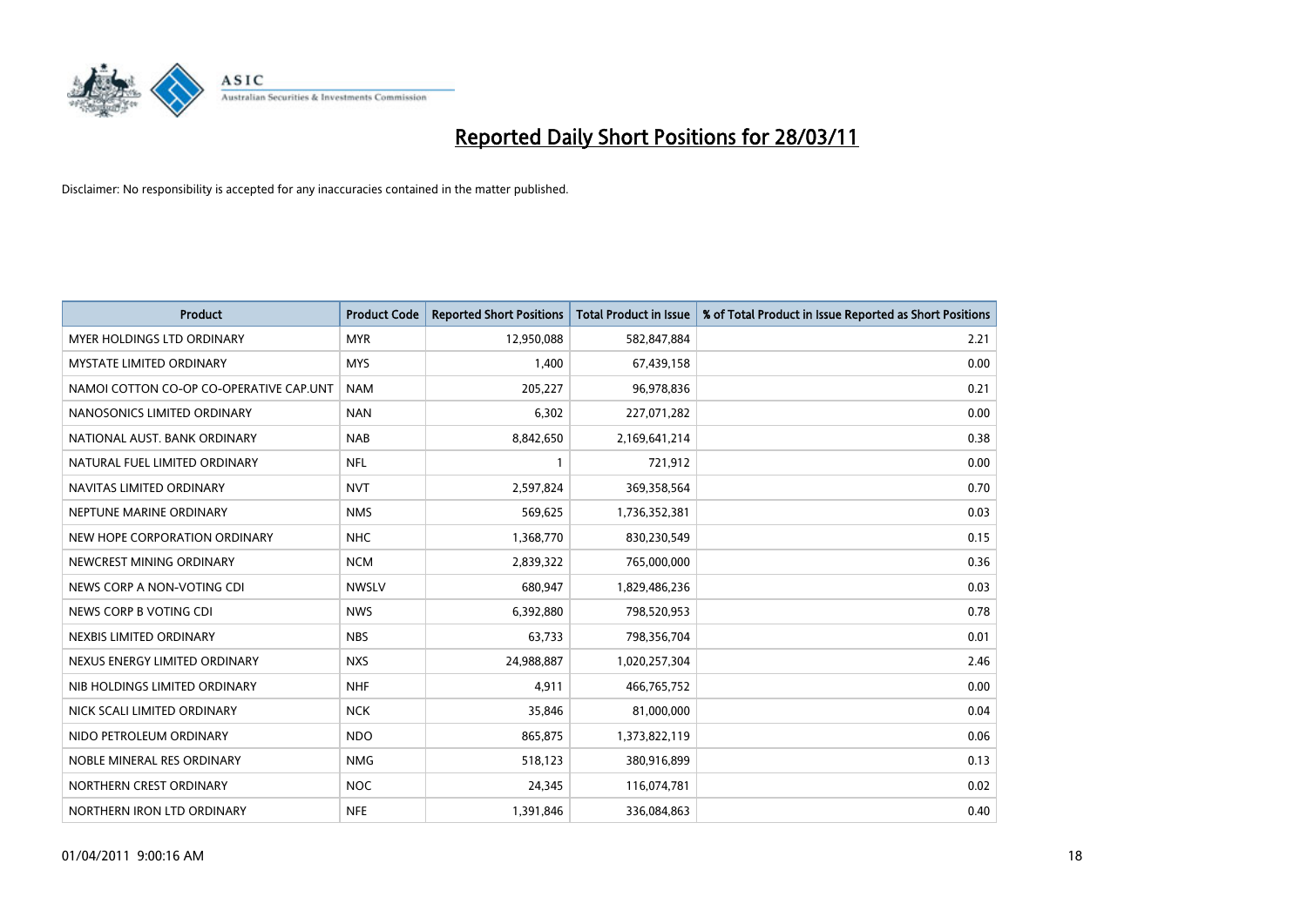

| Product                               | <b>Product Code</b> | <b>Reported Short Positions</b> | <b>Total Product in Issue</b> | % of Total Product in Issue Reported as Short Positions |
|---------------------------------------|---------------------|---------------------------------|-------------------------------|---------------------------------------------------------|
| NORTHERN MIN LTD ORDINARY             | <b>NTU</b>          | 97,075                          | 164,545,022                   | 0.06                                                    |
| NOVARISE RENEW RES ORDINARY           | <b>NOE</b>          | 30,000                          | 399,254,908                   | 0.01                                                    |
| NRW HOLDINGS LIMITED ORDINARY         | <b>NWH</b>          | 3,024,798                       | 251,223,000                   | 1.19                                                    |
| NSL CONSOLIDATED LTD ORDINARY         | <b>NSL</b>          | 101,269                         | 270,661,373                   | 0.03                                                    |
| NUCOAL RESOURCES NL ORDINARY          | <b>NCR</b>          | 2,268,279                       | 434,612,580                   | 0.52                                                    |
| NUFARM LIMITED ORDINARY               | <b>NUF</b>          | 6,382,797                       | 261,833,005                   | 2.43                                                    |
| OAKTON LIMITED ORDINARY               | <b>OKN</b>          | 667,442                         | 93,800,235                    | 0.72                                                    |
| OCEANAGOLD CORP. CHESS DEPOSITARY INT | <b>OGC</b>          | 827,822                         | 262, 173, 722                 | 0.32                                                    |
| OCEANIA CAPITAL LTD ORDINARY          | <b>OCP</b>          | 2,500                           | 91,921,295                    | 0.00                                                    |
| OIL SEARCH LTD ORDINARY               | OSH                 | 10,234,360                      | 1,312,888,303                 | 0.75                                                    |
| <b>OILEX LTD ORDINARY</b>             | <b>OEX</b>          | 15,688                          | 253,274,885                   | 0.01                                                    |
| OM HOLDINGS LIMITED ORDINARY          | OMH                 | 6,382,951                       | 503,085,150                   | 1.27                                                    |
| <b>ONESTEEL LIMITED ORDINARY</b>      | OST                 | 12,785,670                      | 1,334,723,421                 | 0.95                                                    |
| ORICA LIMITED ORDINARY                | ORI                 | 945,619                         | 363,223,767                   | 0.24                                                    |
| ORIGIN ENERGY ORDINARY                | <b>ORG</b>          | 4,029,207                       | 885,309,012                   | 0.43                                                    |
| ORIGIN ENERGY RTS06-APR-11 FORUS      | <b>ORGR</b>         | 97,984                          | 89,641,361                    | 0.11                                                    |
| OROCOBRE LIMITED ORDINARY             | <b>ORE</b>          | 894,869                         | 102,813,894                   | 0.86                                                    |
| OROTONGROUP LIMITED ORDINARY          | <b>ORL</b>          | 5,545                           | 40,880,902                    | 0.01                                                    |
| OTTO ENERGY LIMITED ORDINARY          | <b>OEL</b>          | 117,835                         | 1,134,540,071                 | 0.01                                                    |
| OZ MINERALS ORDINARY                  | OZL                 | 23,131,626                      | 3,238,546,504                 | 0.70                                                    |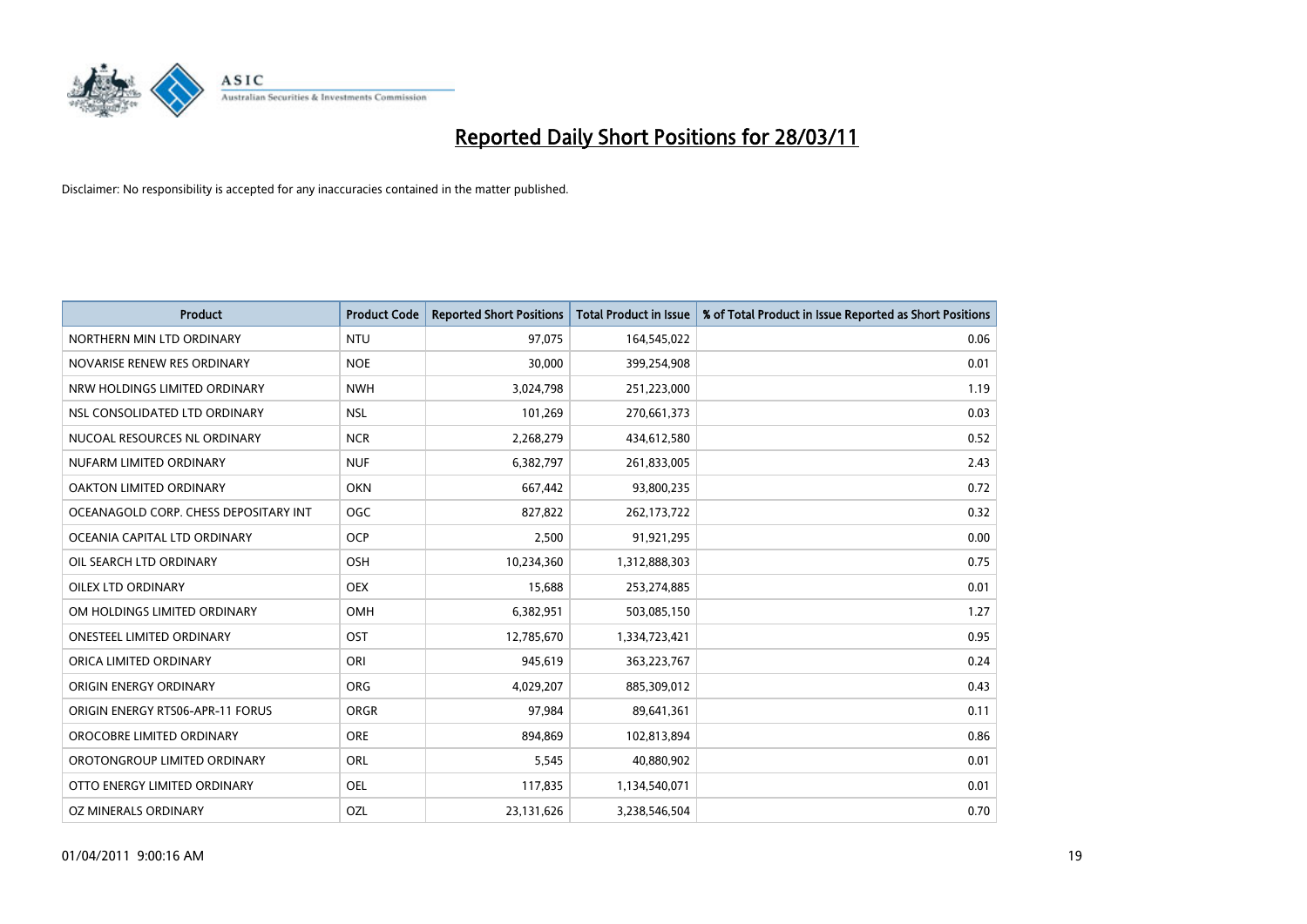

| <b>Product</b>                | <b>Product Code</b> | <b>Reported Short Positions</b> | <b>Total Product in Issue</b> | % of Total Product in Issue Reported as Short Positions |
|-------------------------------|---------------------|---------------------------------|-------------------------------|---------------------------------------------------------|
| PACIFIC BRANDS ORDINARY       | <b>PBG</b>          | 11,291,094                      | 931,386,248                   | 1.23                                                    |
| PALADIN ENERGY LTD ORDINARY   | <b>PDN</b>          | 15,421,523                      | 777,698,217                   | 1.98                                                    |
| PANAUST LIMITED ORDINARY      | <b>PNA</b>          | 17,450,000                      | 2,964,355,326                 | 0.57                                                    |
| PANORAMIC RESOURCES ORDINARY  | PAN                 | 1,642,649                       | 207,050,710                   | 0.78                                                    |
| PAPERLINX LIMITED ORDINARY    | <b>PPX</b>          | 21,290,242                      | 603,580,761                   | 3.51                                                    |
| PAPILLON RES LTD ORDINARY     | PIR                 | 411,149                         | 189,254,868                   | 0.21                                                    |
| PATTIES FOODS LTD ORDINARY    | PFL                 |                                 | 138,908,853                   | 0.00                                                    |
| PEET LIMITED ORDINARY         | <b>PPC</b>          | 141,657                         | 302,965,804                   | 0.04                                                    |
| PENINSULA ENERGY LTD ORDINARY | <b>PEN</b>          | 1,433,518                       | 2,085,852,039                 | 0.07                                                    |
| PERILYA LIMITED ORDINARY      | PEM                 | 356,022                         | 526,075,563                   | 0.07                                                    |
| PERPETUAL LIMITED ORDINARY    | <b>PPT</b>          | 2,586,943                       | 44,435,458                    | 5.82                                                    |
| PERSEUS MINING LTD ORDINARY   | PRU                 | 3,797,790                       | 423,817,088                   | 0.90                                                    |
| PETSEC ENERGY ORDINARY        | <b>PSA</b>          | 223,332                         | 231,283,622                   | 0.10                                                    |
| PHARMAXIS LTD ORDINARY        | <b>PXS</b>          | 1,044,589                       | 228,127,809                   | 0.46                                                    |
| PHOTON GROUP LTD ORDINARY     | PGA                 | 250,510                         | 1,540,543,357                 | 0.02                                                    |
| PLATINUM ASSET ORDINARY       | <b>PTM</b>          | 7,237,936                       | 561,347,878                   | 1.29                                                    |
| PLATINUM AUSTRALIA ORDINARY   | <b>PLA</b>          | 5,960,414                       | 392,430,039                   | 1.52                                                    |
| PLATINUM CAPITAL LTD ORDINARY | <b>PMC</b>          | 1                               | 164,959,410                   | 0.00                                                    |
| PMP LIMITED ORDINARY          | PMP                 | 107,808                         | 335,338,483                   | 0.03                                                    |
| PORT BOUVARD LIMITED ORDINARY | PBD                 | 6,754                           | 593,868,295                   | 0.00                                                    |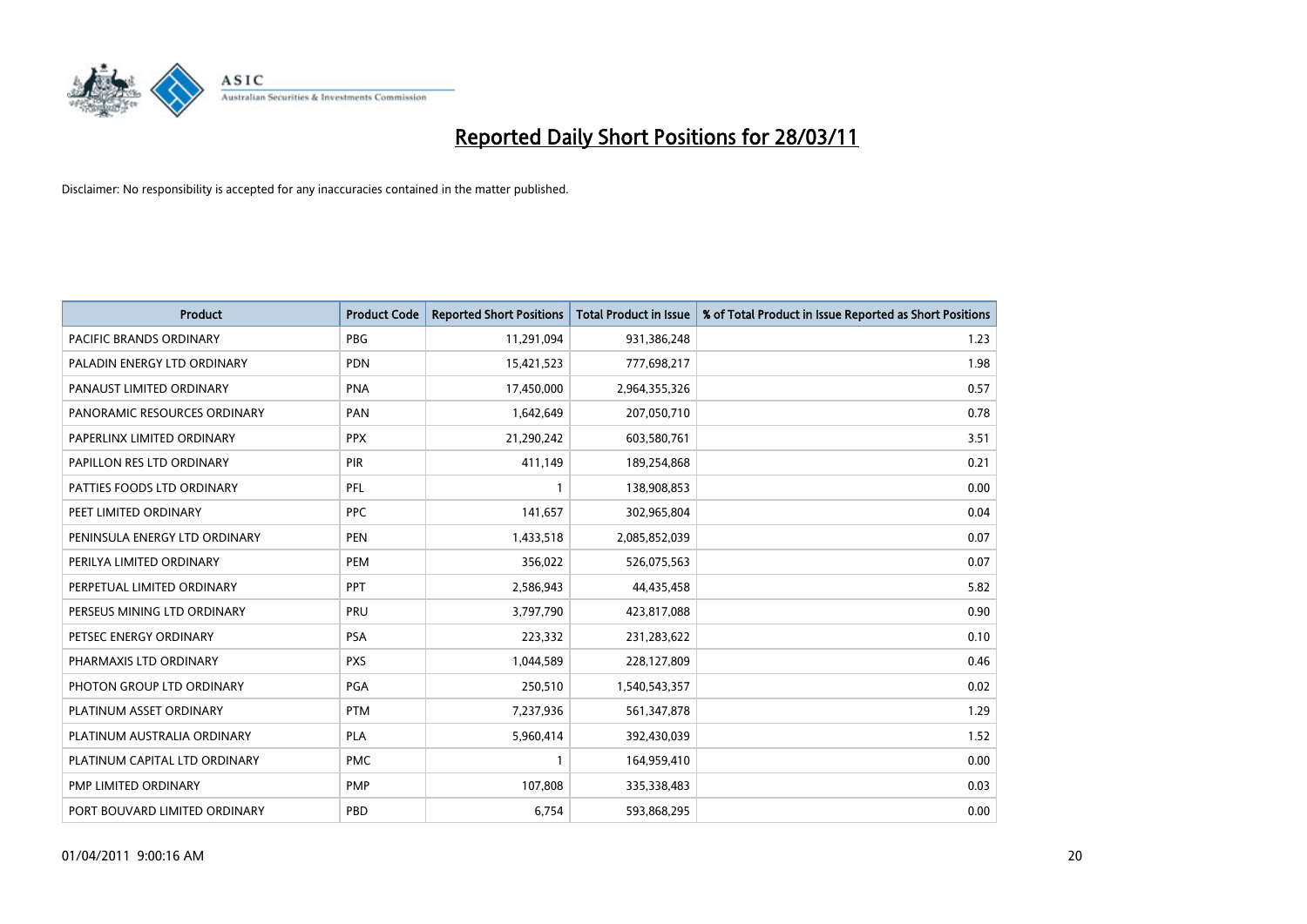

| <b>Product</b>                       | <b>Product Code</b> | <b>Reported Short Positions</b> | <b>Total Product in Issue</b> | % of Total Product in Issue Reported as Short Positions |
|--------------------------------------|---------------------|---------------------------------|-------------------------------|---------------------------------------------------------|
| PREMIER INVESTMENTS ORDINARY         | <b>PMV</b>          | 342,188                         | 155,030,045                   | 0.21                                                    |
| PRIMARY HEALTH CARE ORDINARY         | <b>PRY</b>          | 9,631,192                       | 496,103,188                   | 1.94                                                    |
| PRIME INFR GROUP. STAPLED SECURITIES | PIH                 | 308,735                         | 351,776,795                   | 0.09                                                    |
| PRIME MEDIA GRP LTD ORDINARY         | <b>PRT</b>          | 17,125                          | 366,330,303                   | 0.00                                                    |
| PROGEN PHARMACEUTIC ORDINARY         | PGL                 | 151,596                         | 24,709,097                    | 0.61                                                    |
| PROGRAMMED ORDINARY                  | <b>PRG</b>          | 333,007                         | 118,169,908                   | 0.27                                                    |
| <b>PSIVIDA CORP CDI 1:1</b>          | <b>PVA</b>          | 6.878                           | 8,979,205                     | 0.08                                                    |
| <b>QANTAS AIRWAYS ORDINARY</b>       | QAN                 | 33,851,949                      | 2,265,123,620                 | 1.51                                                    |
| OBE INSURANCE GROUP ORDINARY         | <b>OBE</b>          | 37,466,366                      | 1,051,877,166                 | 3.55                                                    |
| OR NATIONAL LIMITED ORDINARY         | <b>ORN</b>          | 19,150,621                      | 2,440,000,000                 | 0.76                                                    |
| RAMELIUS RESOURCES ORDINARY          | <b>RMS</b>          | 187,615                         | 291,208,795                   | 0.06                                                    |
| RAMSAY HEALTH CARE ORDINARY          | <b>RHC</b>          | 1,630,957                       | 202,081,252                   | 0.80                                                    |
| <b>RCR TOMLINSON ORDINARY</b>        | <b>RCR</b>          | 68,067                          | 131,897,672                   | 0.05                                                    |
| <b>REA GROUP ORDINARY</b>            | <b>REA</b>          | 37,012                          | 129,691,280                   | 0.02                                                    |
| <b>RECKON LIMITED ORDINARY</b>       | <b>RKN</b>          | 2                               | 133,384,060                   | 0.00                                                    |
| RED 5 LIMITED ORDINARY               | <b>RED</b>          | 42,788                          | 1,283,597,526                 | 0.00                                                    |
| <b>RED FORK ENERGY ORDINARY</b>      | <b>RFE</b>          | 7,879                           | 139,535,000                   | 0.01                                                    |
| REDFLEX HOLDINGS ORDINARY            | <b>RDF</b>          | 230,049                         | 110,345,599                   | 0.21                                                    |
| REED RESOURCES LTD ORDINARY          | <b>RDR</b>          | 397,582                         | 220,771,768                   | 0.18                                                    |
| <b>REGIS RESOURCES ORDINARY</b>      | <b>RRL</b>          | 2,941,347                       | 431,150,415                   | 0.66                                                    |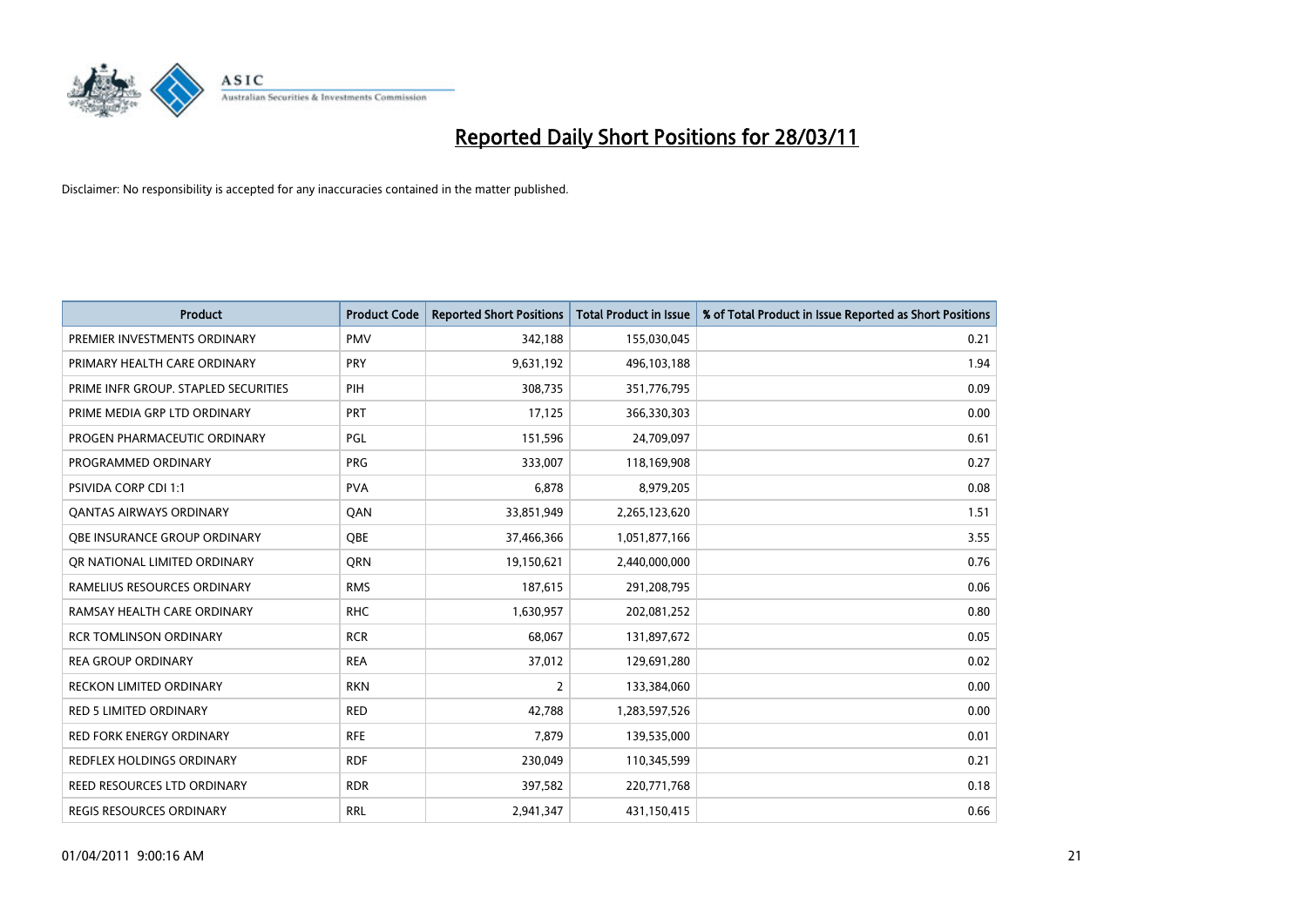

| <b>Product</b>                     | <b>Product Code</b> | <b>Reported Short Positions</b> | <b>Total Product in Issue</b> | % of Total Product in Issue Reported as Short Positions |
|------------------------------------|---------------------|---------------------------------|-------------------------------|---------------------------------------------------------|
| RESMED INC CDI 10:1                | <b>RMD</b>          | 9,180,272                       | 1,534,676,730                 | 0.60                                                    |
| RESOLUTE MINING ORDINARY           | <b>RSG</b>          | 5,482,909                       | 467,211,233                   | 1.18                                                    |
| RESOURCE GENERATION ORDINARY       | <b>RES</b>          | 300,984                         | 244,400,530                   | 0.11                                                    |
| RETAIL FOOD GROUP ORDINARY         | <b>RFG</b>          | 365                             | 107,301,926                   | 0.00                                                    |
| REVERSE CORP LIMITED ORDINARY      | <b>REF</b>          | 25,141                          | 92,382,175                    | 0.03                                                    |
| REX MINERALS LIMITED ORDINARY      | <b>RXM</b>          | 181,887                         | 150,317,460                   | 0.11                                                    |
| RHG LIMITED ORDINARY               | <b>RHG</b>          | 59,712                          | 318,745,978                   | 0.01                                                    |
| <b>RIDLEY CORPORATION ORDINARY</b> | <b>RIC</b>          | 799,017                         | 307,817,071                   | 0.26                                                    |
| RIO TINTO LIMITED ORDINARY         | <b>RIO</b>          | 14,226,141                      | 435,758,720                   | 3.25                                                    |
| <b>RIVERCITY MOTORWAY STAPLED</b>  | <b>RCY</b>          | 132,000                         | 957,010,115                   | 0.01                                                    |
| RIVERSDALE MINING ORDINARY         | <b>RIV</b>          | 1,147,689                       | 236,696,188                   | 0.48                                                    |
| ROBUST RESOURCES ORDINARY          | <b>ROL</b>          | 20,234                          | 84,944,097                    | 0.03                                                    |
| ROC OIL COMPANY ORDINARY           | <b>ROC</b>          | 8,412,689                       | 713,154,560                   | 1.17                                                    |
| SAI GLOBAL LIMITED ORDINARY        | SAI                 | 266,770                         | 198,083,847                   | 0.12                                                    |
| SALMAT LIMITED ORDINARY            | <b>SLM</b>          | 144,601                         | 159,762,799                   | 0.09                                                    |
| SAMSON OIL & GAS LTD ORDINARY      | SSN                 | 3,073,217                       | 1,718,799,240                 | 0.18                                                    |
| SANDFIRE RESOURCES ORDINARY        | <b>SFR</b>          | 621,961                         | 148,309,969                   | 0.42                                                    |
| <b>SANTOS LTD ORDINARY</b>         | <b>STO</b>          | 8,350,629                       | 874,247,291                   | 0.96                                                    |
| SARACEN MINERAL ORDINARY           | <b>SAR</b>          | 642,409                         | 492,151,415                   | 0.12                                                    |
| SEDGMAN LIMITED ORDINARY           | <b>SDM</b>          | 443,494                         | 207,997,898                   | 0.21                                                    |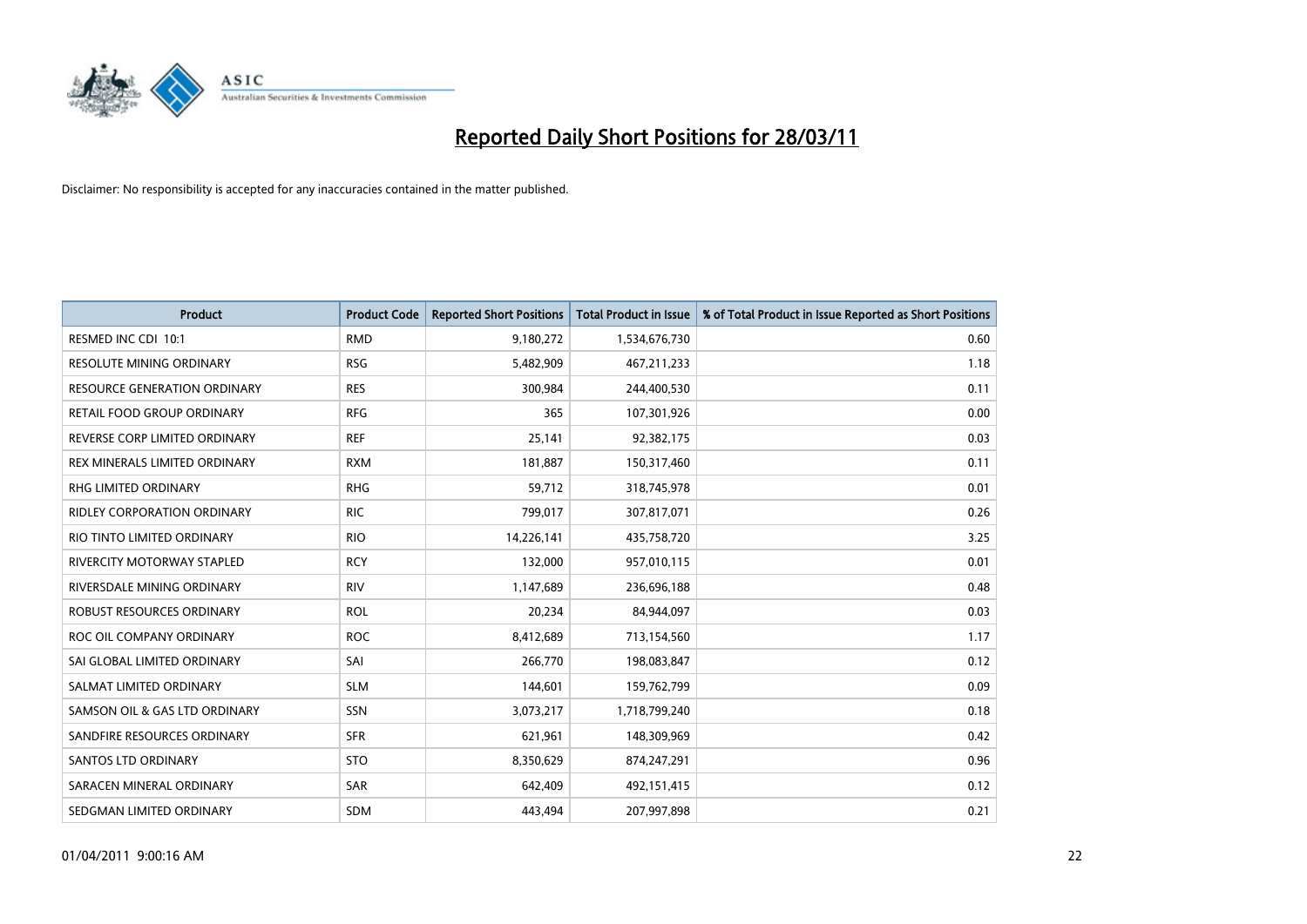

| <b>Product</b>                           | <b>Product Code</b> | <b>Reported Short Positions</b> | <b>Total Product in Issue</b> | % of Total Product in Issue Reported as Short Positions |
|------------------------------------------|---------------------|---------------------------------|-------------------------------|---------------------------------------------------------|
| SEEK LIMITED ORDINARY                    | <b>SEK</b>          | 5,753,077                       | 336,584,488                   | 1.71                                                    |
| SENETAS CORPORATION ORDINARY             | <b>SEN</b>          | 756,999                         | 463,105,195                   | 0.16                                                    |
| SENEX ENERGY LIMITED ORDINARY            | SXY                 | 413,193                         | 705,796,166                   | 0.06                                                    |
| SERVCORP LIMITED ORDINARY                | SRV                 | 103,889                         | 98,440,807                    | 0.11                                                    |
| SERVICE STREAM ORDINARY                  | <b>SSM</b>          | 513,674                         | 283,418,867                   | 0.18                                                    |
| SEVEN GROUP HOLDINGS ORDINARY            | <b>SVW</b>          | 224,317                         | 305,410,281                   | 0.07                                                    |
| SIGMA PHARMACEUTICAL ORDINARY            | <b>SIP</b>          | 16,796,951                      | 1,178,626,572                 | 1.44                                                    |
| SILEX SYSTEMS ORDINARY                   | <b>SLX</b>          | 330,537                         | 170,128,997                   | 0.19                                                    |
| SILVER LAKE RESOURCE ORDINARY            | <b>SLR</b>          | 138,239                         | 178,882,838                   | 0.08                                                    |
| SIMS METAL MGMT LTD ORDINARY             | <b>SGM</b>          | 3,708,351                       | 204,927,017                   | 1.84                                                    |
| SINGAPORE TELECOMM. CHESS DEPOSITARY INT | SGT                 | 5,483,321                       | 310,378,692                   | 1.75                                                    |
| SKILLED GROUP LTD ORDINARY               | <b>SKE</b>          | 191,210                         | 224,511,171                   | 0.08                                                    |
| SKY CITY ENTERTAIN. ORDINARY             | <b>SKC</b>          | 94,940                          | 575,114,687                   | 0.01                                                    |
| <b>SKY NETWORK ORDINARY</b>              | SKT                 | 170,145                         | 389,139,785                   | 0.04                                                    |
| SMS MANAGEMENT, ORDINARY                 | <b>SMX</b>          | 251,322                         | 67,661,358                    | 0.37                                                    |
| SONIC HEALTHCARE ORDINARY                | <b>SHL</b>          | 6,888,376                       | 388,429,875                   | 1.78                                                    |
| SOUL PATTINSON (W.H) ORDINARY            | SOL                 | 48,626                          | 238,640,580                   | 0.02                                                    |
| SP AUSNET STAPLED SECURITIES             | <b>SPN</b>          | 7,281,064                       | 2,795,115,439                 | 0.25                                                    |
| SPARK INFRASTRUCTURE STAPLED NOTE & UNIT | SKI                 | 17,070,063                      | 1,326,734,264                 | 1.29                                                    |
| SPDR 200 FUND ETF UNITS                  | <b>STW</b>          | 8                               | 50,839,159                    | 0.00                                                    |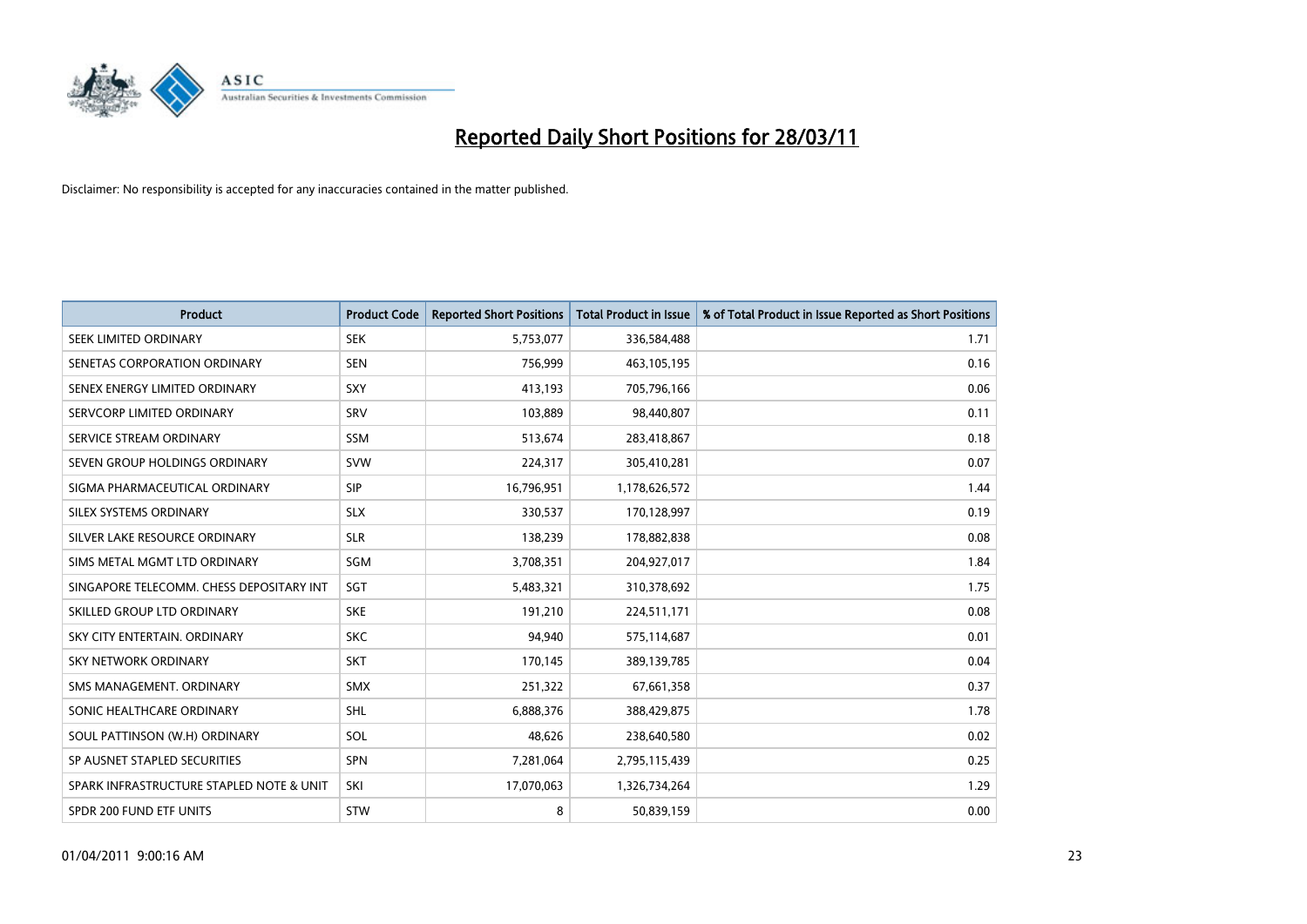

| <b>Product</b>                | <b>Product Code</b> | <b>Reported Short Positions</b> | Total Product in Issue | % of Total Product in Issue Reported as Short Positions |
|-------------------------------|---------------------|---------------------------------|------------------------|---------------------------------------------------------|
| SPECIALTY FASHION ORDINARY    | <b>SFH</b>          | 1,887,441                       | 191,686,122            | 0.98                                                    |
| SPHERE MINERALS LTD ORDINARY  | <b>SPH</b>          | 1,991                           | 171,348,151            | 0.00                                                    |
| SPOTLESS GROUP LTD ORDINARY   | <b>SPT</b>          | 2,336,056                       | 261,070,153            | 0.88                                                    |
| ST BARBARA LIMITED ORDINARY   | <b>SBM</b>          | 4,290,699                       | 325,615,389            | 1.32                                                    |
| STAGING CONNECTIONS ORDINARY  | <b>STG</b>          | 2,917,189                       | 78,317,726             | 3.72                                                    |
| STANMORE COAL LTD ORDINARY    | <b>SMR</b>          | 73,240                          | 87,270,738             | 0.08                                                    |
| STARPHARMA HOLDINGS ORDINARY  | SPL                 | 201,116                         | 244,892,721            | 0.08                                                    |
| STH AMERICAN COR LTD ORDINARY | SAY                 | 9,200                           | 233,651,371            | 0.00                                                    |
| STH CRS ELECT ENGNR ORDINARY  | <b>SXE</b>          | 1,525                           | 124,178,939            | 0.00                                                    |
| STHN CROSS MEDIA ORDINARY     | SXL                 | 2,343,273                       | 378,827,750            | 0.61                                                    |
| STOCKLAND UNITS/ORD STAPLED   | SGP                 | 20,581,744                      | 2,383,036,717          | 0.85                                                    |
| STRAITS RES LTD. ORDINARY     | SRO                 | 3,011,769                       | 324,355,749            | 0.92                                                    |
| STW COMMUNICATIONS ORDINARY   | SGN                 | 227,051                         | 364,310,964            | 0.06                                                    |
| SUNCORP GROUP LTD ORDINARY    | <b>SUN</b>          | 6,993,644                       | 1,281,390,524          | 0.53                                                    |
| SUNDANCE ENERGY ORDINARY      | <b>SEA</b>          | 3,576                           | 276,709,585            | 0.00                                                    |
| SUNDANCE RESOURCES ORDINARY   | SDL                 | 19,864,103                      | 2,715,001,668          | 0.73                                                    |
| SUNLAND GROUP LTD ORDINARY    | <b>SDG</b>          | 12,843                          | 224,881,794            | 0.00                                                    |
| SUPER RET REP LTD ORDINARY    | SUL                 | 167,746                         | 129,077,342            | 0.13                                                    |
| SWICK MINING ORDINARY         | <b>SWK</b>          | 1,548                           | 236,724,970            | 0.00                                                    |
| SYMEX HOLDINGS ORDINARY       | <b>SYM</b>          | 6,633                           | 128,048,857            | 0.01                                                    |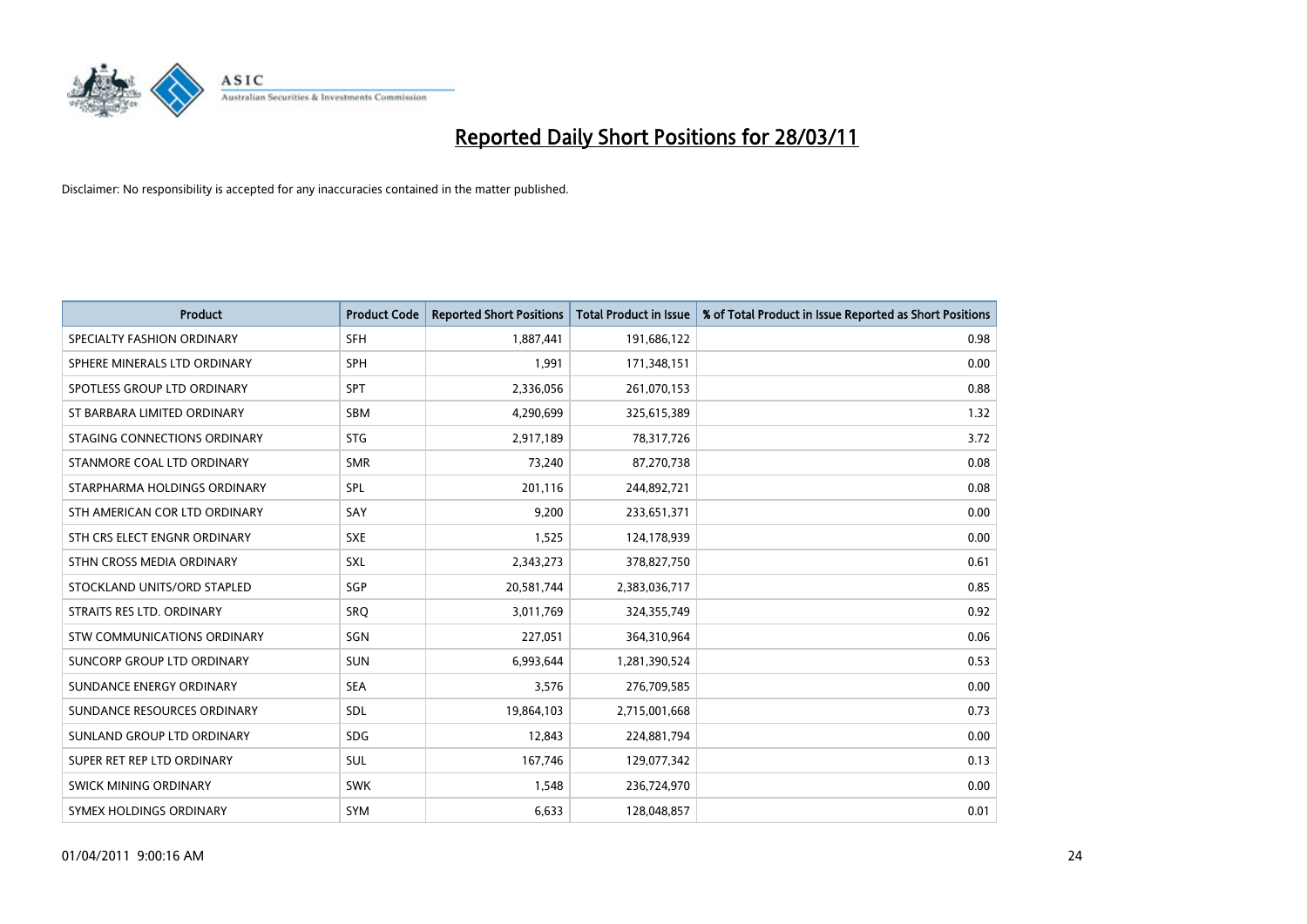

| <b>Product</b>                       | <b>Product Code</b> | <b>Reported Short Positions</b> | <b>Total Product in Issue</b> | % of Total Product in Issue Reported as Short Positions |
|--------------------------------------|---------------------|---------------------------------|-------------------------------|---------------------------------------------------------|
| <b>TABCORP HOLDINGS LTD ORDINARY</b> | <b>TAH</b>          | 1,765,621                       | 688,019,737                   | 0.22                                                    |
| TALENT2 INTERNATION ORDINARY         | <b>TWO</b>          | 7                               | 142,426,750                   | 0.00                                                    |
| <b>TALISMAN MINING ORDINARY</b>      | <b>TLM</b>          | 22,082                          | 130,438,627                   | 0.01                                                    |
| TAP OIL LIMITED ORDINARY             | <b>TAP</b>          | 497,322                         | 240,967,311                   | 0.20                                                    |
| TASSAL GROUP LIMITED ORDINARY        | <b>TGR</b>          | 40,113                          | 146,304,404                   | 0.02                                                    |
| <b>TATTS GROUP LTD ORDINARY</b>      | <b>TTS</b>          | 19,525,964                      | 1,301,092,863                 | 1.50                                                    |
| TELECOM CORPORATION ORDINARY         | <b>TEL</b>          | 18,422,681                      | 1,924,649,369                 | 0.94                                                    |
| TELSTRA CORPORATION. ORDINARY        | <b>TLS</b>          | 48,762,380                      | 12,443,074,357                | 0.38                                                    |
| TEN NETWORK HOLDINGS ORDINARY        | <b>TEN</b>          | 27,347,111                      | 1,045,236,720                 | 2.60                                                    |
| TERANGA GOLD CORP CDI 1:1            | <b>TGZ</b>          | 182,665                         | 151,109,395                   | 0.11                                                    |
| TEXON PETROLEUM LTD ORDINARY         | <b>TXN</b>          | 105,432                         | 199,424,560                   | 0.05                                                    |
| TFS CORPORATION LTD ORDINARY         | <b>TFC</b>          | 45,030                          | 262,656,661                   | 0.01                                                    |
| THE REJECT SHOP ORDINARY             | <b>TRS</b>          | 605,449                         | 26,033,570                    | 2.32                                                    |
| THOR MINING PLC CHESS DEPOSITARY     | <b>THR</b>          | 2,307                           | 240,235,256                   | 0.00                                                    |
| THORN GROUP LIMITED ORDINARY         | <b>TGA</b>          | 74,617                          | 129,858,924                   | 0.05                                                    |
| THUNDELARRA EXPLOR. ORDINARY         | <b>THX</b>          | 19,921                          | 153,414,483                   | 0.01                                                    |
| TIGER RESOURCES ORDINARY             | <b>TGS</b>          | 308,811                         | 668,635,549                   | 0.04                                                    |
| TIMBERCORP LIMITED ORDINARY          | <b>TIM</b>          | 90,074                          | 352,071,429                   | 0.02                                                    |
| <b>TISHMAN SPEYER UNITS</b>          | <b>TSO</b>          | 69,071                          | 338,440,904                   | 0.02                                                    |
| TNG LIMITED ORDINARY                 | <b>TNG</b>          | 4,321                           | 284,803,062                   | 0.00                                                    |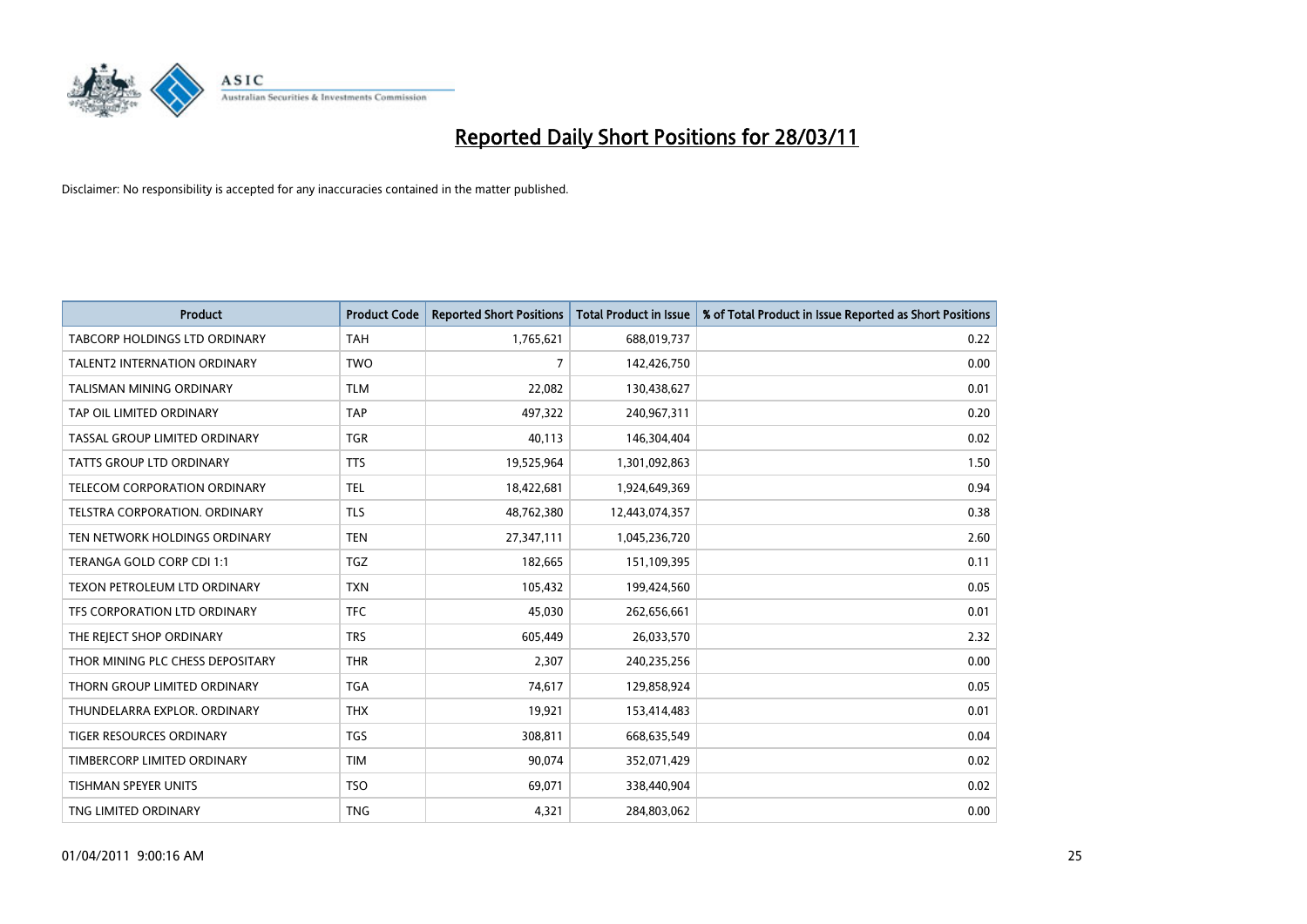

| <b>Product</b>                            | <b>Product Code</b> | <b>Reported Short Positions</b> | <b>Total Product in Issue</b> | % of Total Product in Issue Reported as Short Positions |
|-------------------------------------------|---------------------|---------------------------------|-------------------------------|---------------------------------------------------------|
| TOLL HOLDINGS LTD ORDINARY                | <b>TOL</b>          | 17,394,925                      | 706,577,616                   | 2.46                                                    |
| TORO ENERGY LIMITED ORDINARY              | <b>TOE</b>          | 35,404                          | 964,936,676                   | 0.00                                                    |
| <b>TOWER AUSTRALIA ORDINARY</b>           | <b>TAL</b>          | 4,078,195                       | 419,652,394                   | 0.94                                                    |
| TOWER LIMITED ORDINARY                    | <b>TWR</b>          | 690,119                         | 263,603,448                   | 0.26                                                    |
| <b>TOX FREE SOLUTIONS ORDINARY</b>        | <b>TOX</b>          | 56,218                          | 92,290,500                    | 0.05                                                    |
| TPG TELECOM LIMITED ORDINARY              | <b>TPM</b>          | 4,680,431                       | 775,522,421                   | 0.60                                                    |
| TRANSFIELD SERV INFR STAPLED SECURITIES   | <b>TSI</b>          | 693.864                         | 438,756,421                   | 0.16                                                    |
| <b>TRANSFIELD SERVICES ORDINARY</b>       | <b>TSE</b>          | 2,908,514                       | 549,715,957                   | 0.53                                                    |
| TRANSPACIFIC INDUST. ORDINARY             | <b>TPI</b>          | 18,051,755                      | 960,638,735                   | 1.86                                                    |
| TRANSURBAN GROUP TRIPLE STAPLED SEC.      | <b>TCL</b>          | 5,093,301                       | 1,443,543,731                 | 0.34                                                    |
| TRINITY GROUP STAPLED SECURITIES          | <b>TCO</b>          | 3,419                           | 231,701,539                   | 0.00                                                    |
| TROY RESOURCES NL ORDINARY                | <b>TRY</b>          | 44,741                          | 87,793,823                    | 0.05                                                    |
| UGL LIMITED ORDINARY                      | <b>UGL</b>          | 5,048,669                       | 166,047,171                   | 3.04                                                    |
| UNILIFE CORPORATION CDI US PROHIBITED     | <b>UNS</b>          | 288.940                         | 272,951,939                   | 0.09                                                    |
| UXC LIMITED ORDINARY                      | <b>UXC</b>          | 45,584                          | 305,789,718                   | 0.01                                                    |
| VALAD PROPERTY GROUP STAPLED US PROHIBIT. | <b>VPG</b>          | 3,885,020                       | 115,108,116                   | 3.37                                                    |
| <b>VDM GROUP LIMITED ORDINARY</b>         | <b>VMG</b>          | 11,116                          | 193,127,749                   | 0.01                                                    |
| VENTURE MINERALS ORDINARY                 | <b>VMS</b>          | 139,783                         | 220,943,592                   | 0.06                                                    |
| <b>VENTUREX RESOURCES ORDINARY</b>        | <b>VXR</b>          | 4,199,014                       | 1,087,242,726                 | 0.39                                                    |
| VIRGIN BLUE HOLDINGS ORDINARY             | <b>VBA</b>          | 35,288,505                      | 2,210,197,600                 | 1.59                                                    |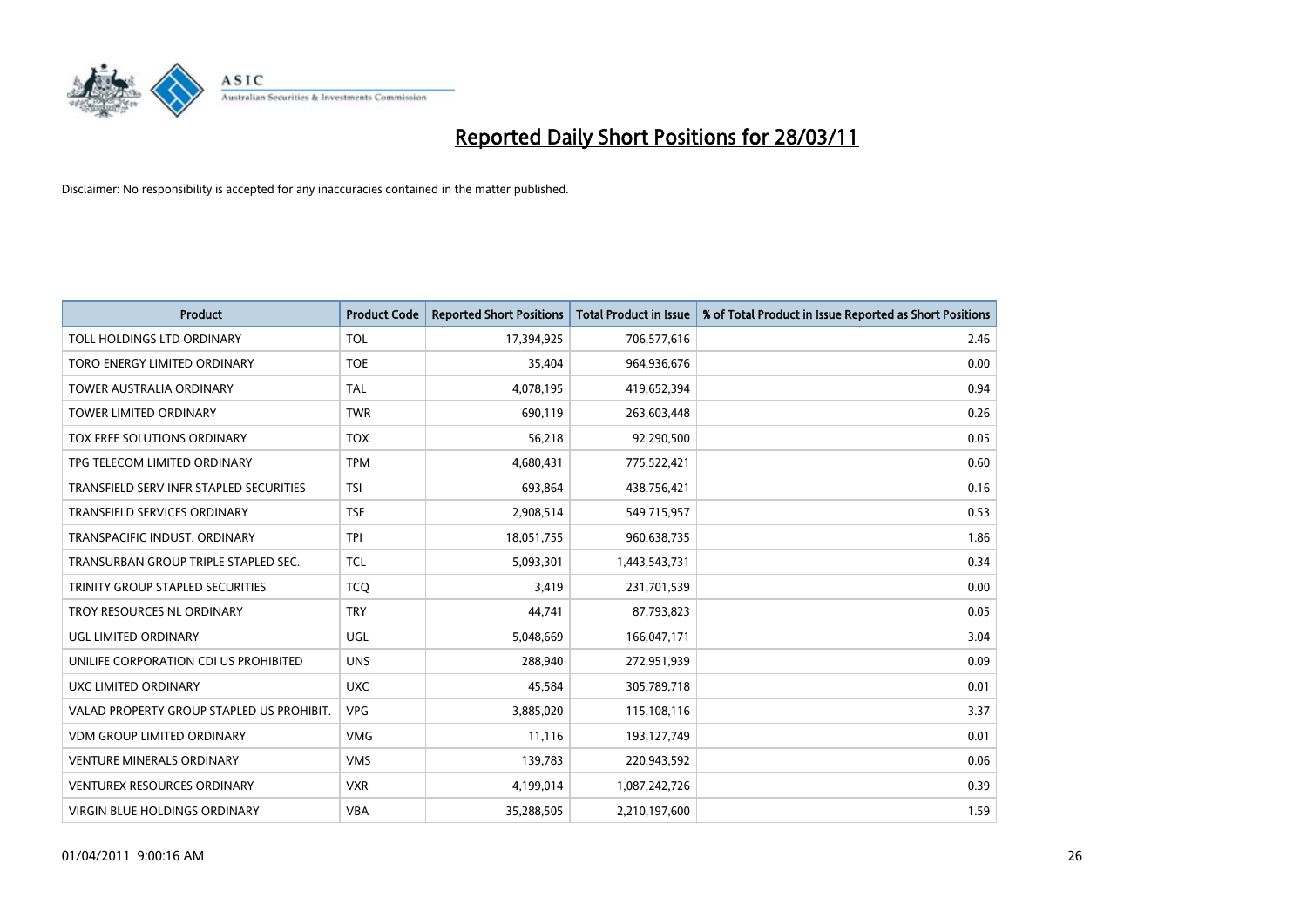

| <b>Product</b>                           | <b>Product Code</b> | <b>Reported Short Positions</b> | <b>Total Product in Issue</b> | % of Total Product in Issue Reported as Short Positions |
|------------------------------------------|---------------------|---------------------------------|-------------------------------|---------------------------------------------------------|
| <b>VISION GROUP HLDGS ORDINARY</b>       | <b>VGH</b>          | 78,000                          | 74,061,110                    | 0.11                                                    |
| VITA GROUP LTD ORDINARY                  | <b>VTG</b>          | 350,840                         | 142,499,800                   | 0.24                                                    |
| VITERRA INC CDI 1:1                      | <b>VTA</b>          | 3,828                           | 68,629,939                    | 0.01                                                    |
| <b>WATPAC LIMITED ORDINARY</b>           | <b>WTP</b>          | 119,076                         | 183,341,382                   | 0.05                                                    |
| <b>WDS LIMITED ORDINARY</b>              | <b>WDS</b>          | 16,162                          | 143,107,458                   | 0.01                                                    |
| WEBFIRM GROUP LTD ORDINARY               | <b>WFM</b>          | 12,969                          | 677,642,536                   | 0.00                                                    |
| WEBJET LIMITED ORDINARY                  | <b>WEB</b>          | 308,148                         | 77,961,278                    | 0.40                                                    |
| <b>WESFARMERS LIMITED ORDINARY</b>       | <b>WES</b>          | 20,048,452                      | 1,005,191,394                 | 1.99                                                    |
| WESFARMERS LIMITED PARTIALLY PROTECTED   | <b>WESN</b>         | 55,700                          | 151,880,768                   | 0.02                                                    |
| WEST AUSTRALIAN NEWS ORDINARY            | <b>WAN</b>          | 3,368,863                       | 219,668,970                   | 1.53                                                    |
| WESTERN AREAS NL ORDINARY                | <b>WSA</b>          | 8,458,104                       | 179,735,899                   | 4.69                                                    |
| WESTERN DESERT RES. ORDINARY             | <b>WDR</b>          | 948                             | 154,684,908                   | 0.00                                                    |
| WESTFIELD GROUP ORD/UNIT STAPLED SEC     | <b>WDC</b>          | 13,027,444                      | 2,308,988,539                 | 0.55                                                    |
| <b>WESTFIELD RETAIL TST UNIT STAPLED</b> | <b>WRT</b>          | 20,165,773                      | 3,054,166,195                 | 0.68                                                    |
| <b>WESTPAC BANKING CORP ORDINARY</b>     | <b>WBC</b>          | 25,306,563                      | 3,008,729,143                 | 0.80                                                    |
| WHITE ENERGY COMPANY ORDINARY            | <b>WEC</b>          | 10,992,057                      | 313,437,011                   | 3.49                                                    |
| <b>WHITEHAVEN COAL ORDINARY</b>          | <b>WHC</b>          | 660,939                         | 493,766,736                   | 0.13                                                    |
| WHK GROUP LIMITED ORDINARY               | <b>WHG</b>          | 34,194                          | 265,142,652                   | 0.01                                                    |
| <b>WILDHORSE ENERGY ORDINARY</b>         | <b>WHE</b>          | 26,413                          | 227,117,335                   | 0.01                                                    |
| WINDIMURRA VANADIUM ORDINARY             | <b>WVL</b>          | 163,685                         | 154,278,674                   | 0.11                                                    |